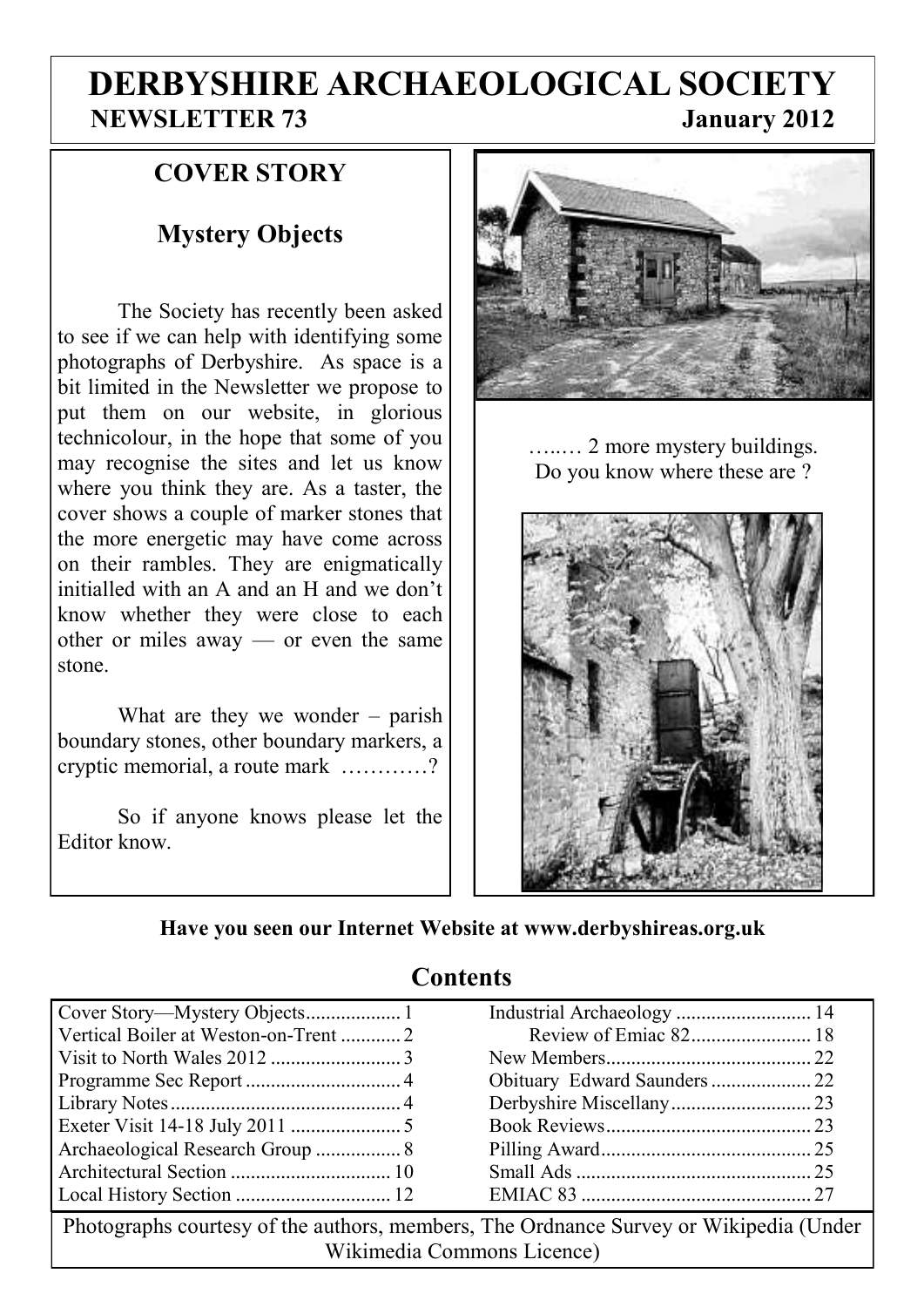#### **Vertical Boiler at Weston-on-Trent**



On the cover of the July 2011 Newsletter was a photograph of a steam boiler captioned as ‗Water pump, Weston-on -Trent', and described as lying "beside and below the old railway bridge on the former LMS line from Derby to Ashby". With the help of some knowledgeable individuals, I have been

able to piece together some of its history.

The photograph shows a vertical boiler similar to those fitted to two Midland Railway steam railmotors built for the Morecambe and Heysham line in 1904. I was hoping it might turn out to be one of these, but it soon became apparent that it had not been put there by the MR, nor its successor the LMS, but by the Army during World War II when the line was taken over as a military railway training centre. In connection with this new use, a marshalling yard and Bridging School were situated on the south side of the river at King's Newton, the HQ and main camp being on the Chellaston side.

In his unpublished history of the Derby to Ashby line written in 1982, Godfrey Yeomans notes that water was pumped "straight out of the Trent and Mersey Canal or local streams" for locomotives at Quarry Shed (Chellaston), King's Newton (where two shunting engines were always at work) and Worthington. Despite the addition of scaleremoving compounds, boiler problems frequently occurred, however.

A history of the military railway, The Melbourne Military Railway, was published in 1990 by the Oakwood Press. Written by Alan Cooper, Peter Leggott and Cyril Sprenger (my late father), it includes

the following note: "Chellaston Quarry: The water column was located at the point of convergence of the various shed roads, and was fed by a pump from the River Trent. This pump was coal-fired and worked by its own operator whose trade was designated as centrifugal pump attendant."

There would have been two main pieces of equipment – the pump and the boiler to raise steam to drive it. From the pump (presumably now removed) there would have been a run of pipes up to and alongside the track to the water column where the engines were replenished. There might also have been a tank at the highest point in the system into which water could be pumped, and from which it would flow by gravity to the column.

The boiler is quite basic and was probably rated at 80 to 120 psi. The outer shell has been cut away from the mid-point downwards, although the piece around the firehole door has been saved. It had three large cross-tubes (a common arrangement) and small ‗mudholes' near the bottom for cleaning out, together with a large manhole at high level to give access to the steam space. Surprisingly, it still retains its safety valve, which appears to be a primitive 'dead -weight' arrangement. Such boilers were made in large quantities by many makers, and were the bane of boiler inspectors' lives because they were used with very little care! There is no maker's plate – it could be by Spencer-Hopwood of Newcastleupon-Tyne, or it could be from a local manufacturer such as Coltman of Loughborough.

In the preparation of this brief article, I am grateful to Barbara and Keith Foster for additional site information and photographs, Peter Witts of the Midland Railway Society and Patrick Morriss and John Boucher of the Friends of Cromford Canal.

*Howard Sprenger*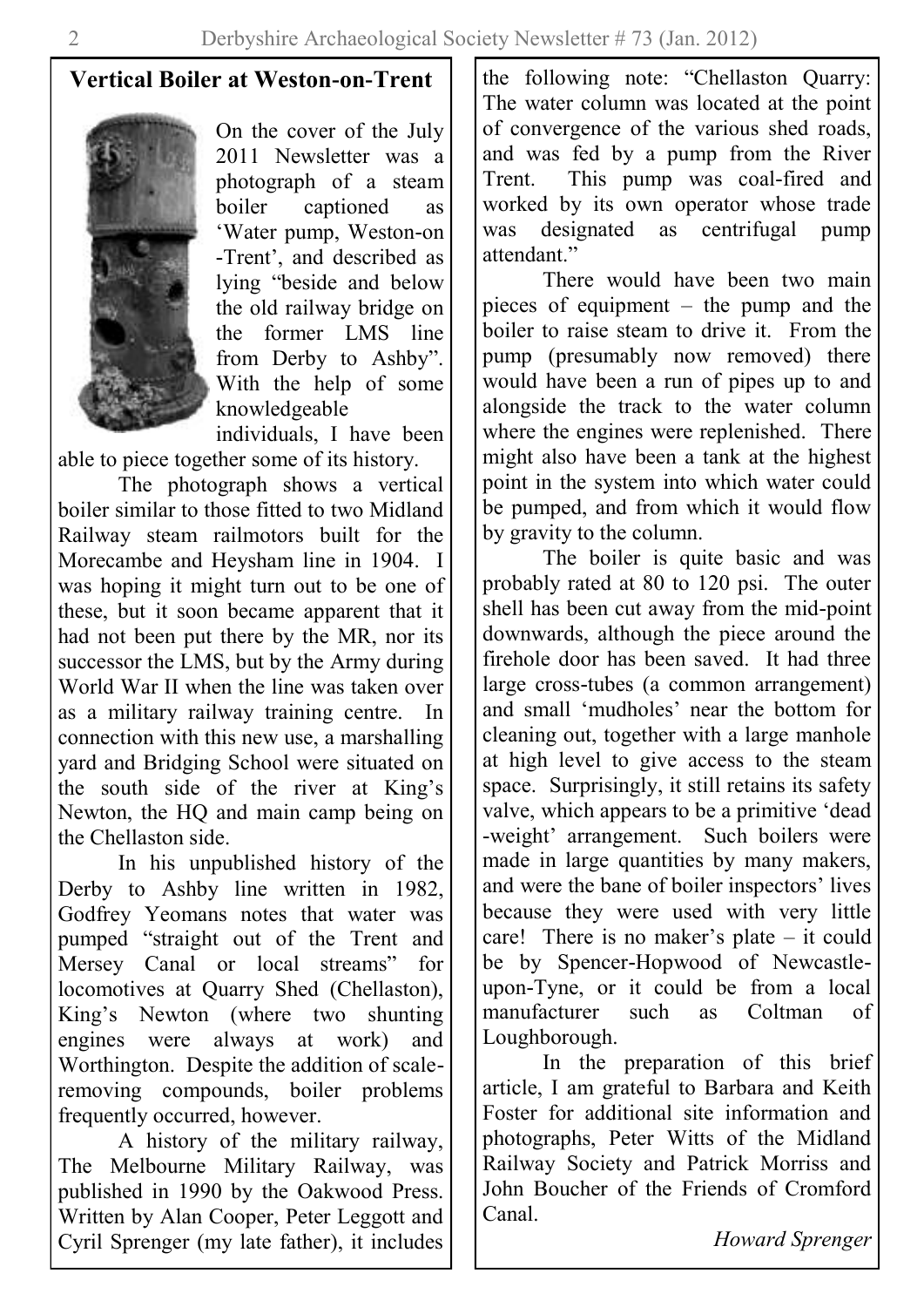# **SOCIETY VISIT TO NORTH WALES. 12 - 16 JULY 2012**

This year we will visit the area around Bangor in North Wales. Forty four places have been reserved at the University in Bangor for four nights: 12th - 15th July 2012. The rooms are all single en-suite.

David Carder will be our Tour Guide with, we hope, additional guides from local archaeologists.

We shall again be hiring a coach which will depart from Derby and the cost of this is included in the price.

We hope to make the usual interesting stops enroute.

We estimate a cost of no more than £350. This will include accommodation bed, breakfast and evening meals - for four nights and the cost of the coach for five days. It will also include all entrance fees except for Cadw, but please also bring NT and EH membership cards if you have them.

In order to book a place, an initial deposit of £50.00 (non returnable) is required in January 2012. We would advise that applications be made as soon as possible to avoid disappointment.

The exact cost will be known in May 2012

We would strongly recommend that you to take out personal Travel and Cancellation Insurance.

To book please send cheques payable to Derbyshire Archaeological Society with the words 'North Wales visit' on the back of the cheque to the value of £50.00 per person to Mr G. Marler

10 Auckland Close Mickleover Derby DE3 9LH

A stamped addressed envelope should be included if you require confirmation of your booking and receipt of your booking fee. Places will be allocated in the usual way and only applications received by post will be accepted; please do not hand deliver.

Any queries please contact Geoff on 01332 515659 (please leave your details on voicemail if busy).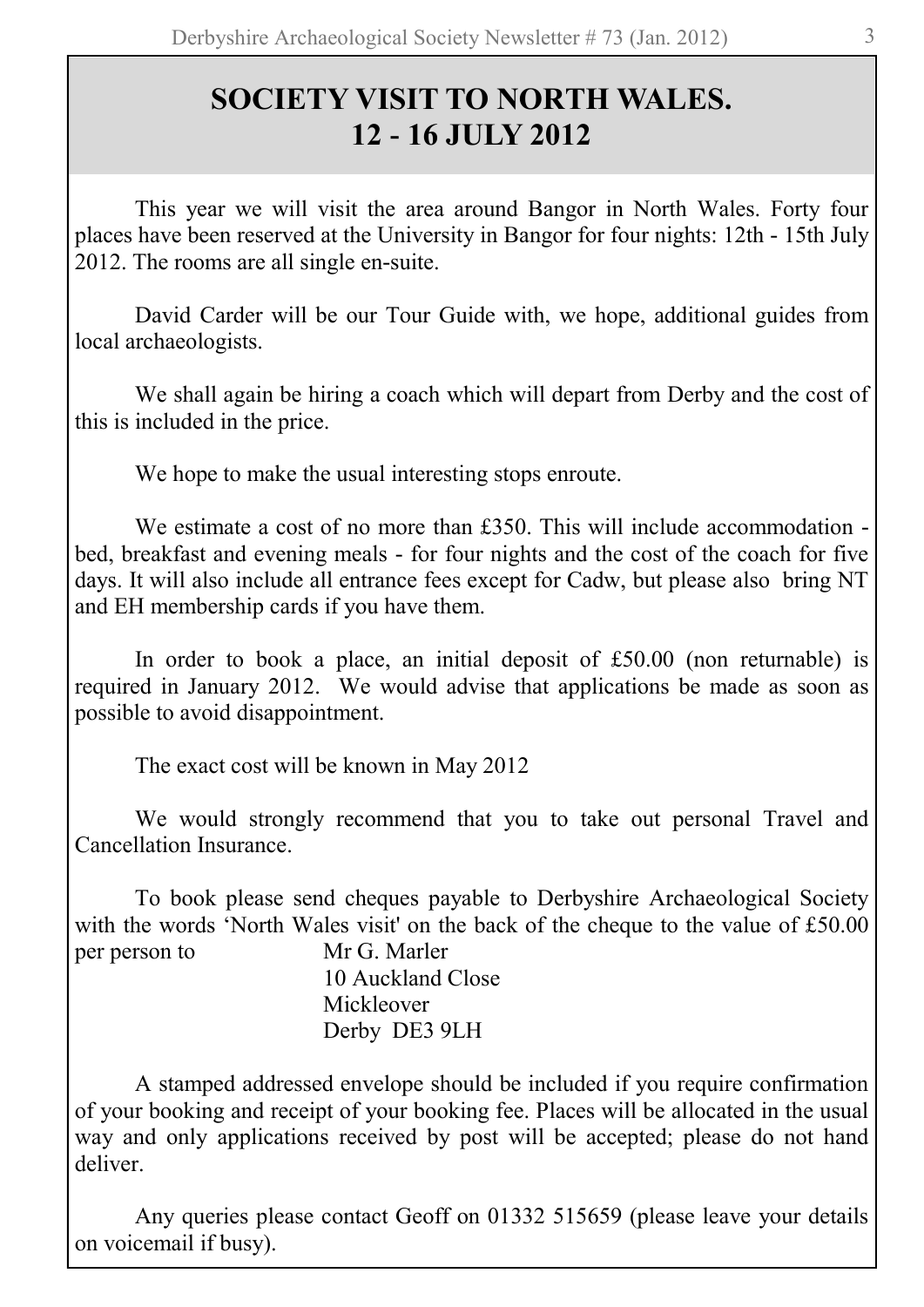## **Programme Secretary's Report**

## **Winter Programme 2011-12**

Dr. Clark's lecture 'For godliness and order: the parish in seventeenth century Derby' on 30 September was well attended even though the subject was about sixteenth century Derby and not as advertised.

Dr. Paul Bahn's lecture 'The shock of the old: Discovering Britain's first cave art' on the Creswell caves carvings was very interesting and very well attended. We were shown what was genuine cave art and what was wishful thinking, of which there is quite a lot.

At the Society Social on 2 Dec. there was an interesting talk by Paul Hudson on 'Castle in the Sands - Gatecrashing a Time Team dig'. The amount of sand dug was monumental in its own right but the considerable efforts were rewarded with glimpses of a  $12<sup>th</sup>$ century bustling town which seemed to have been regularly burnt before being finally buried in the dunes. This was followed by a quiz (with some very clever animation) - and the Christmassy nibbles and refreshments provided by the usual team of Marler & Co.

The 13th January Society lecture by Dr Ffiona Gilmore-Eaves will be on 'Messages in Stone: the mosaics of Roman North Africa'. And on 2nd March 'Inquests in Medieval England ' by Dr David Roffe from Sheffield University.

Both Society and DAS/WEA (Derby Branch) lectures will be at The University of Derby at 7.30pm in Room OL1. For details please refer to your notes sent with the winter programme card.

# **THE LIBRARY NOTES**

I had thought that we had had a quiet half-year, but with all the incoming journals and a few books it had not been so The Library in The Wardwick has been open (but now closed on Wednesdays) for the use of our Library. I am always worried about the service that members get there so if there are any problems that users encounter I should like to hear of them please. (See cover for contact details)

One big event (in Belper at least) was the publication, after years of pushing. of a book on the history of George Brettle & Co. Titled ‗Brettles of Belper' and written by the historian Rod Hawgood and Gary Spendlove (of Slenderella fame) the book covers the whole history of this important Belper (and London) textile firm. (Available from Strutt's North Mill or direct from me at £16)

We managed to access two older items, J J Briggs little Guide to Melbourne and King's Newton, Francis Celoria's Dating of Post-Medieval pottery and David Clarke's Ghosts of the Peak District.

Through the good offices of Jane Steer we were very pleased to get a copy of a dissertation presented to Nottingham University by J W Harrison. Dissertations and theses often representing much useful research often get 'lost' in university archives so it is good to have a copy y. This is on the architectural history and development of Roman Catholic churches in Derbyshire and develops into something of a trail. In a like vein, though not a dissertation, is Paul McLocklin's critique of the building at No 41 Friar Gate. We are pleased to have them both.

So please keep me in touch with your Library needs and problems.

*Malise McGuire*

*Ray Marjoram*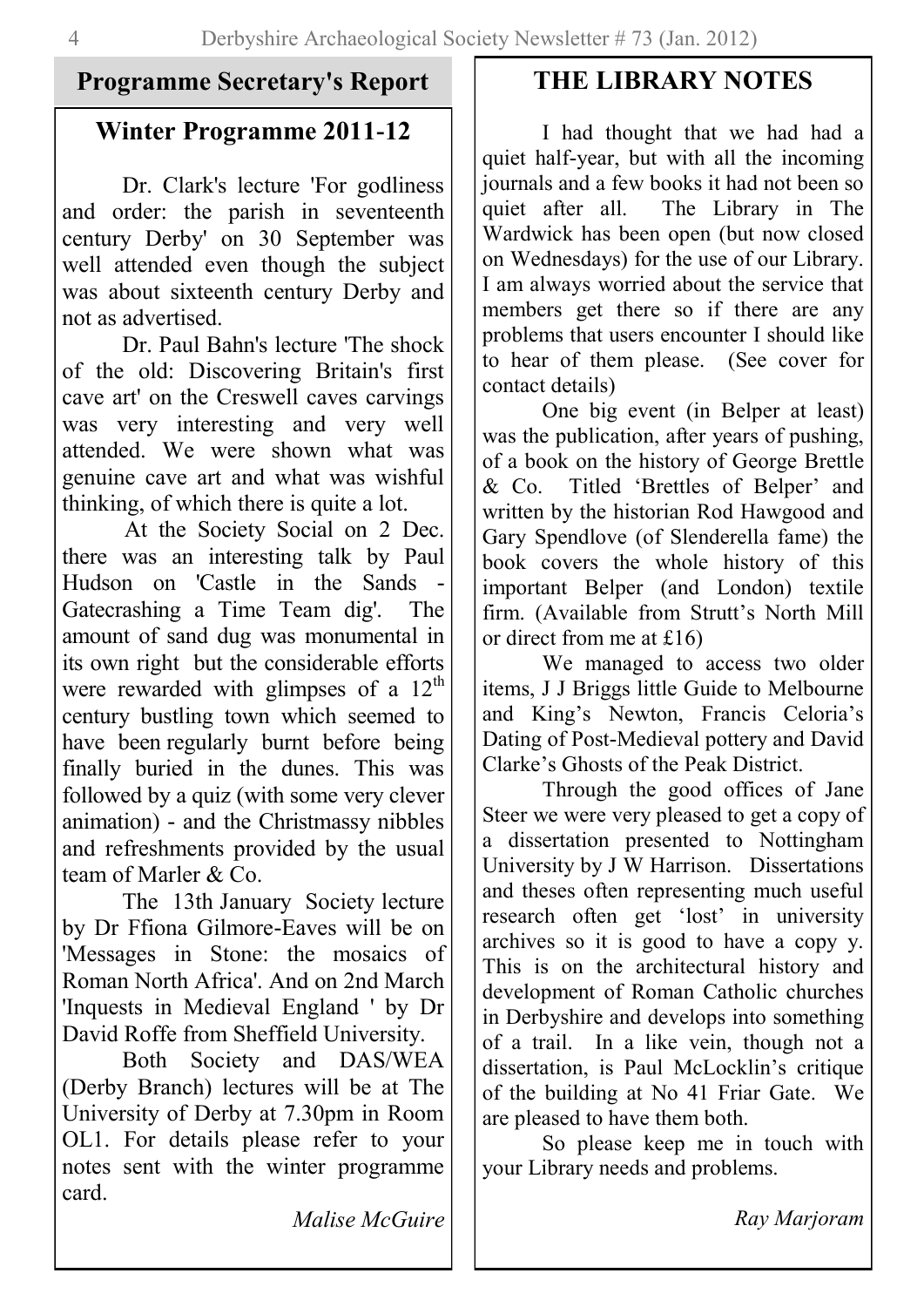# **EXETER VISIT 14-18 JULY 2011**

Some 42 members met up at Exeter University. We stopped briefly at Bridgewater, and then met our leader, David Carder, at Cullompton. Entering St Andrew's Parish Church, built in Perpendicular style in 1430, we were greeted by the glorious strains of Widor's Toccata, as the organist practised. There was a fine rood screen, a wagon roof, both brightly painted in medieval style, and a Golgotha. This consists of two massive baulks of oak carved with rocks, skulls and bones and carrying the socket for the cross, and two platforms for the figures of the Virgin Mary and St John. It would have stood top centre of the rood screen and is a unique survival of the Reformation.

David, guiding his fourth tour for DAS, spoke on the history of the City of Exeter in preparation for our visit next day. A hundred acre Roman town stood

here, with a fortress built in about 55-60 AD and a Roman Bathhouse, excavated in the 1970s in front of the Cathedral. In 80 AD a town was created with a forum and basilica, protected by a rampart and ditch. The Norman Cathedral completed in 1180, succeeded an earlier Saxon Abbey, but was rebuilt in Decorative style during the 13th and 14th centuries. Exeter's wealth derived largely from wool and cloth processing, tanning and corn, and it was the tenth largest town in England in Domesday. The Cathedral Close reflects this wealth, with large houses for the Bishop of Crediton, the Earls of Devon (the Courtenays) and a building now housing the Law Library, all significant medieval buildings, sadly closed to visitors. Two chapels of the cathedral and other medieval buildings were destroyed by bombing. Part of the medieval bridge over the Exe with its shop still stands, preserved in the middle of a roundabout.



*David pointing out a landmark to some of the group*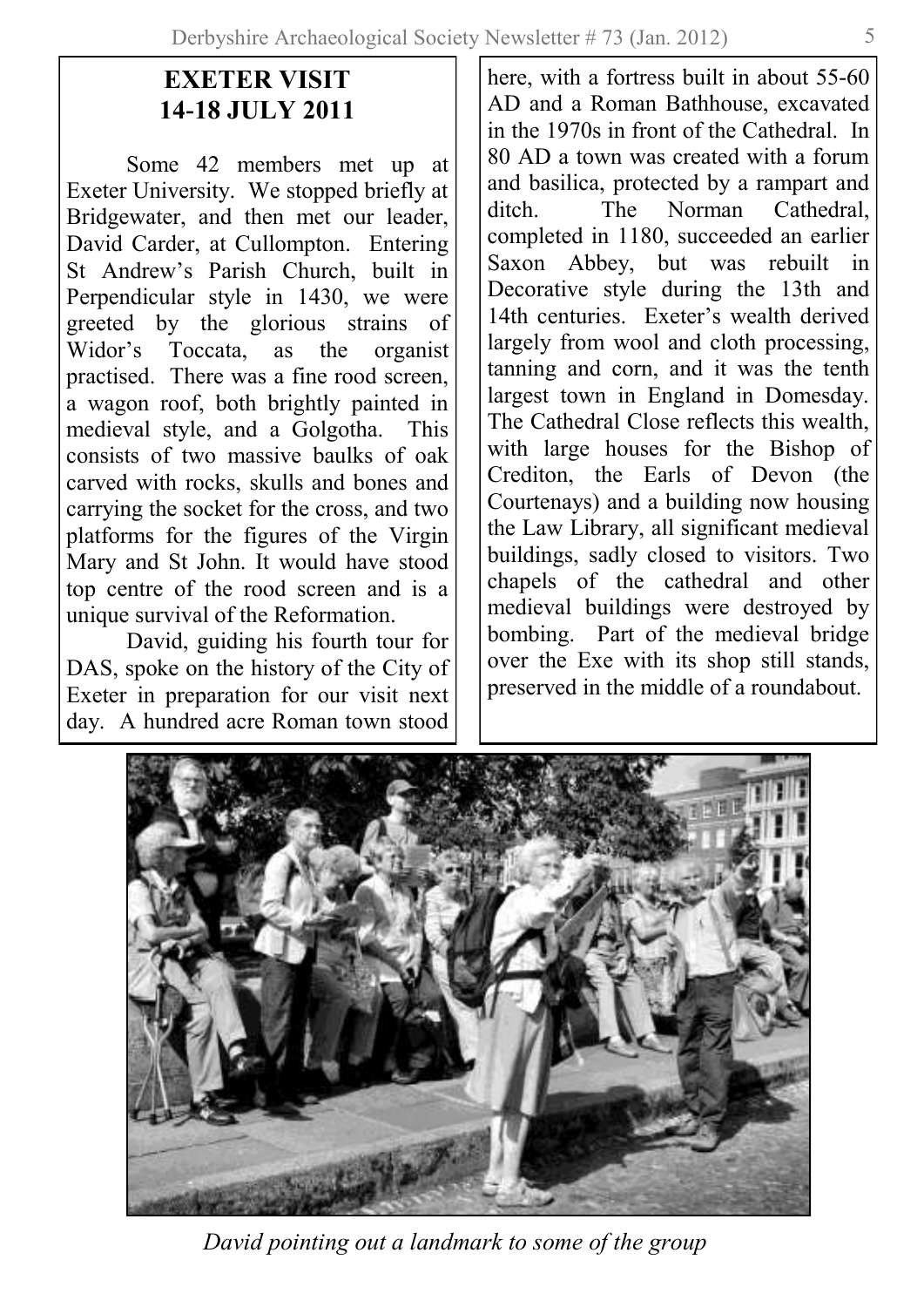After a tour of Rougemont Castle with early Norman gatehouse in red breccia stone, red Devon sandstone and volcanic tuff, the group split for inside and outside the cathedral tours. Peter and I chose to visit Exeter Quay, where the quiet scene and new flats contrast with the busy times there in the last 450 years. The C17th Quay House and Custom House can still be seen. With the group, we viewed the fine Georgian terraces in Exeter's Southernhay, now occupied by solicitors and financiers. The original Georgian enclosed private gardens in between the two rows of houses have now become a pleasant public garden, known as the Veitch Garden, whose displays show the wide range of plants introduced by this family of plant hunters who were nurserymen in Exeter for almost 200 years. The

afternoon saw us in Ottery St Mary (known as a miniature Exeter Cathedral) where we admired the medieval astronomical clock and searched for owls, elephants and green men in the capitals and bosses of the Parish Church. Next we visited Cadhay Manor, a wellrestored C16th Courtyard House.

Saturday took us to Torre Abbey, Torquay, where after the Dissolution the White Canons' home was turned into a dwelling until 1929, then acquired by Torquay. The impressive "Spanish" Barn housed Armada prisoners in 1588. Next, to Totnes Castle at the top of the town with its shell keep, ditch, inner and outer bailey. We walked downhill through town in the rain, passing many C16-17th houses. Finally that day came Dartmoor with the unique granite-railed tramway from Haytor Quarry,



*The roof of Cadhay House*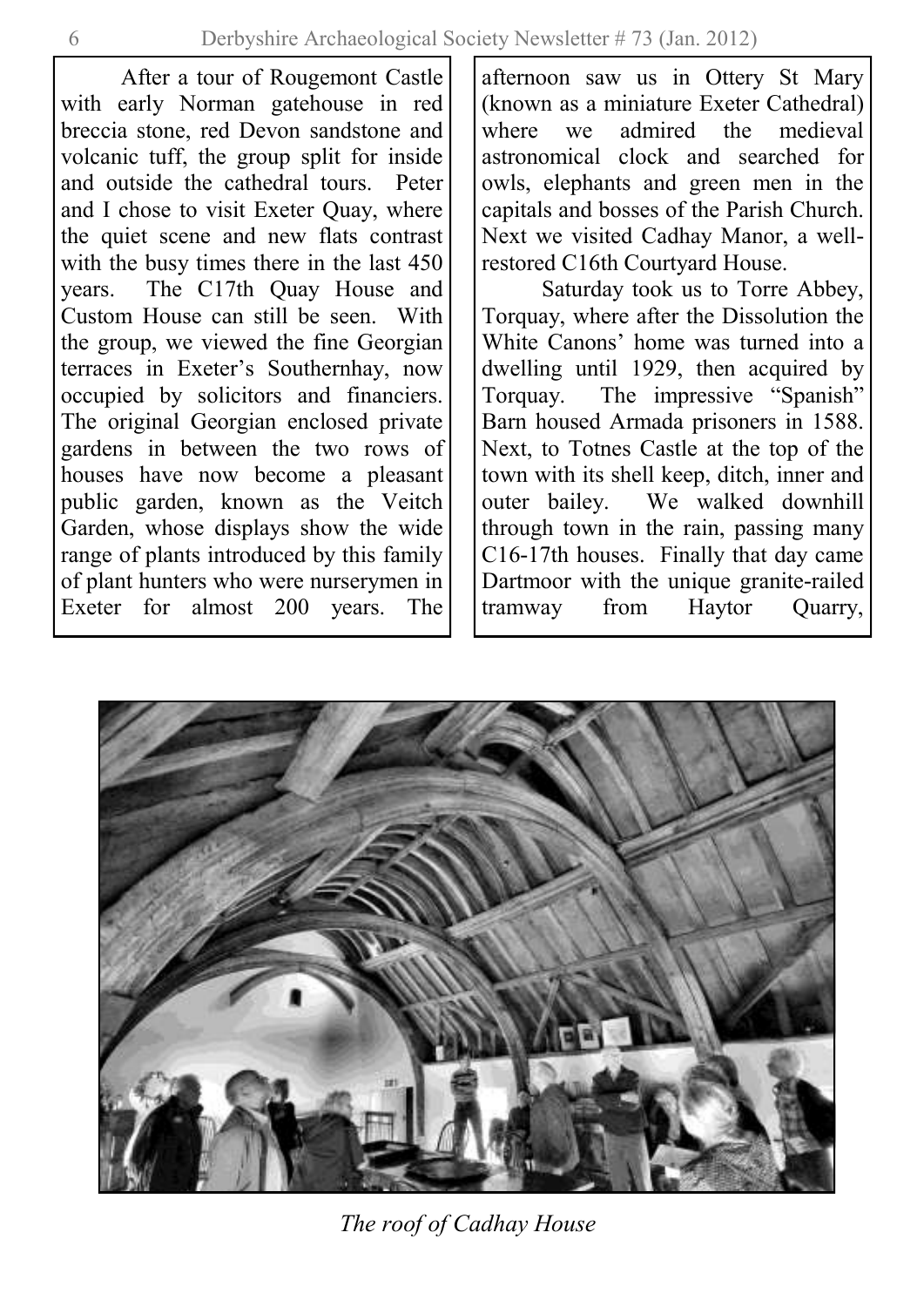

*The clock workings at Bovey Tracey*

Widecombe-in-the-Moor with its medieval Church house (NT), talltowered St Pancras Church, and Dartmoor ponies, and a brief stop at Bovey Tracey Church.

Sunday dawned wet. We saw Moretonhampstead Almshouses, a long low structure labelled 1637, fronting a medieval building. Then on to northern Dartmoor, where I had a lot to learn. A glance at the Ordnance Survey map shows the remarkable extent of prehistoric habitation. Imported flints indicate human activity which may date back to the Mesolithic. Neolithic finds indicate considerable activity. Modern pollen analysis shows that barren Dartmoor was in Neolithic times a place of tree cover, with oaks the commonest species. Sites belong mainly to the Bronze Age, and living was pastoral.

In pouring rain the group visited Grimspound, with its 24 hut circles large

and small, and signs of its reave system, delineating small fields. Its historic surrounding wall, much restored, stands up to 3m high, and has an original entrance with side walls and paved floor. C19th excavations suggest the site is mainly Bronze Age, but interpretation is open to question. Leaving Grimspound, steaming gently, the group saw the clapper bridge at Postbridge, and, at the information centre, a modern exhibition of the Bronze Age on the Moor based on current excavations at Bellever.

Off then to Morwellham Quay, site of TV's "Edwardian Farm" Morwellham area is a UNESCO World Heritage Site and shows Victorian mining and farming life. The quay operated from the C12th carrying tin, lead and silver ores, and more recently copper, manganese and arsenic away down the Tamar. An electric tram ride took us into the George and Charlotte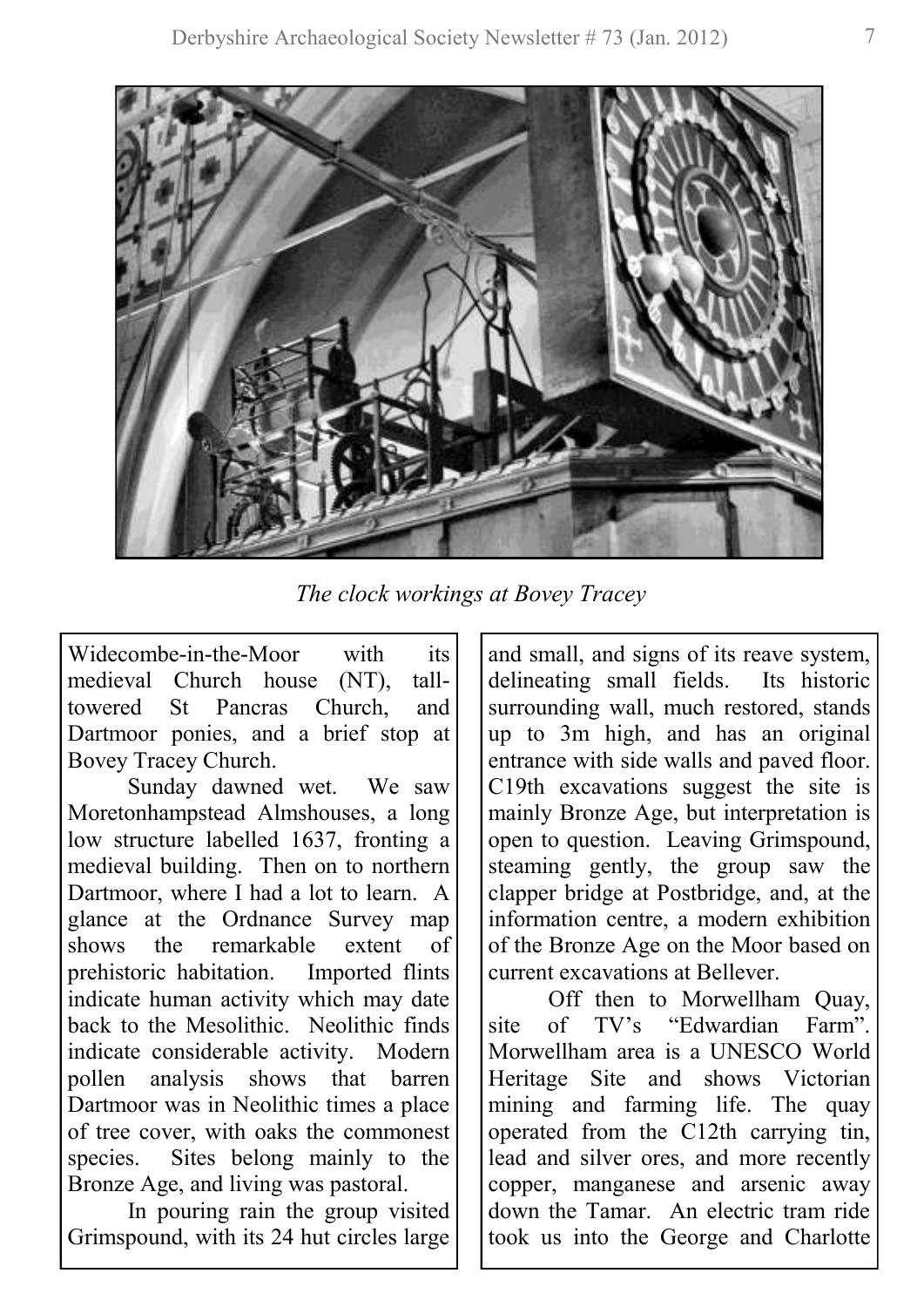mine, to relive the miners' experience. Leaving, we sped past Tavistock, the Wheal Betsy Engine House, and on to Okehampton Castle. Did you know that English Heritage audio guides are waterproof? Less of a defensive castle than a fortified hunting lodge of the Courteneys, it has a high keep and many surviving buildings well-labelled. Roger, our coach-driver, who was excellent as in past years, was forced into a 17 point turn round car park obstructions. This delayed us in our visit to South Tawton where the thatched granite-built Church House (1490s) has been sympathetically restored with a Lottery Grant. Up the outside stairs is a large feasting chamber, and downstairs were once facilities for brewing church ale, cooking and baking. It has served various functions, including a schoolroom and almshouses, and is now a community centre. We were warmly welcomed with tea and keen guides. And so off to dinner and the quiz on the places we had visited, with top marks to Jane Heginbotham and Ann Jones.

Monday morning saw us all revisit the Cathedral area, Deanery, and Chapter House. We were fortunate to have an arranged visit to the historic Guildhall. The mayor's driver Mr Derbyshire (audience cheers) was our guide. He proudly showed us the civic regalia, relics from HMS Exeter, and told us about the building. This is one of the oldest municipal buildings in England, with documentary reference back to 1160. In its function as a Courthouse, it. had cells for women and a ghastly pit for men prisoners. What we see today is medieval, with surviving references to building works from 1330, and its Main Hall has a collar brace oak roof of about 1468. This is one of a group of highquality "Exeter roofs" from the 15th century. Others include the Cathedral Deanery, the Law Library, and Cadhay<br>House near Ottery St Mary. House near Ottery St Characteristic of these roofs is the curious coving at the apex, running like a little barrel vault along the top section. All too soon we left Exeter and were on our way home.

Grateful thanks go to David Carder and the organising committee and their spouses for all the time it must have taken to plan and organise a crowded and fascinating programme and an excellent guidebook.

*Gill Dishart*

# **ARCHAEOLOGICAL RESEARCH GROUP**

## **Cambridge Visit**

Following the successful trip to Oxford last year, a coach trip on the 6 August took 49 passengers to the historic university city of Cambridge.



*Kings College*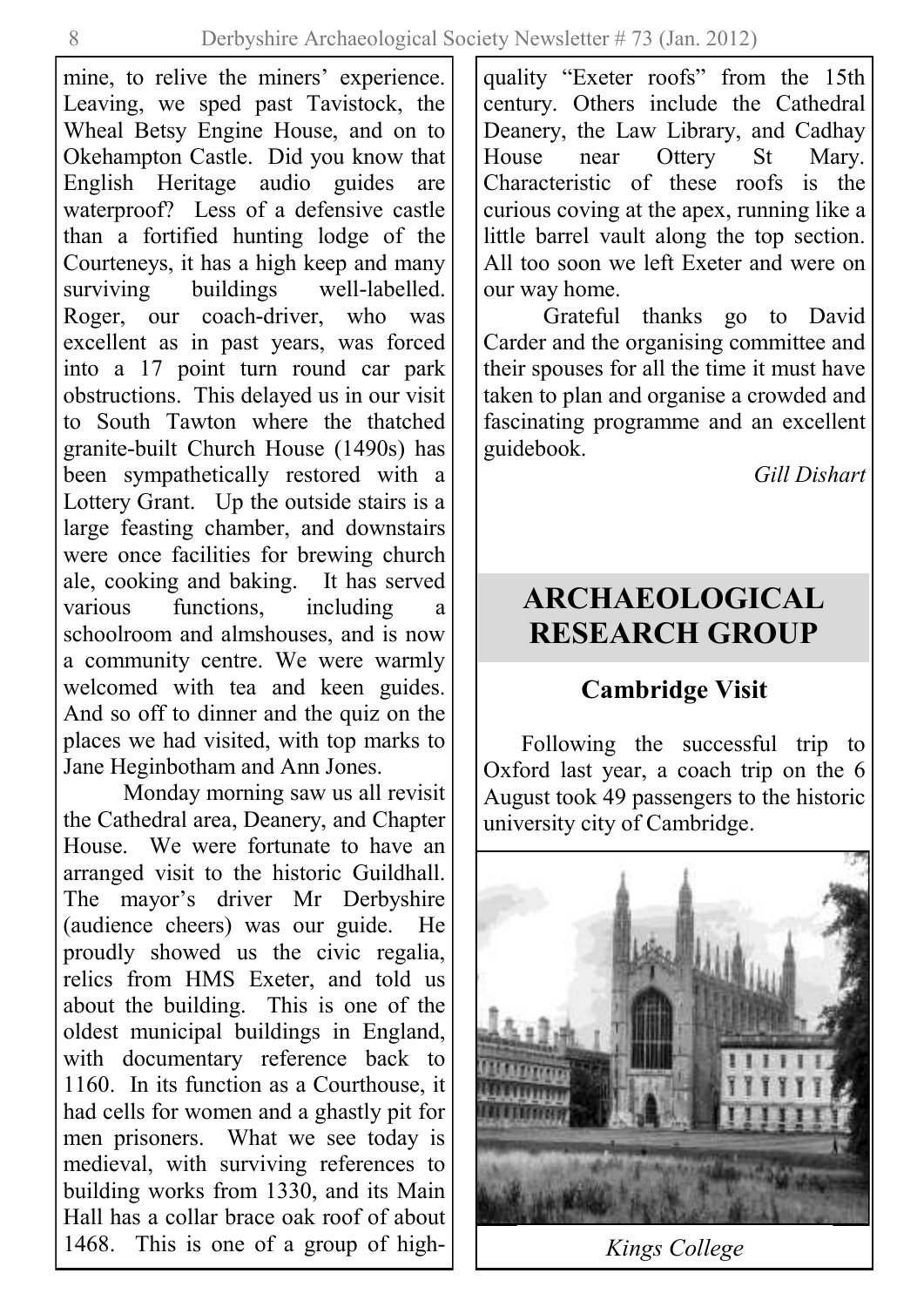On arriving at Cambridge we were all taken close to the centre within easy walking distance of the Fitzwilliam Museum and the Sedgwick Museum of Earth Sciences

Arrangements were made to visit the Fitzwilliam Museum in two separate parties. This museum is one of Britain's earliest and has a large collection of Western European paintings from the 14<sup>th</sup> century to present day, Egyptian, Western Asiatic, Greek and Roman antiquities; sculptures, ceramics, furniture, coins and medals.

Kettles Yard a gallery displaying modern paintings in a domestic setting was visited by some of our party

For those looking for buildings of historical and architectural interest there was an abundance of such sites.

The Round Church of the Holy Sepulchre, Cambridge's second oldest building and St Botolph's Church, the oldest building in Cambridgeshire - with a tower, nave and chancel dating from 1040.

Kings Chapel College is the largest and most spectacular of the college



*Mathematical Bridge* excavated.

chapels and Queens College of medieval and modern construction is also the home of the famous mathematical bridge.

Of particular interest to visitors is the Grasshopper Clock defined as a fabulous terrifying clock on the corner of Corpus Taylor library with its shining 24 carat gold dial and a gruesome timekeeper.

For those taking a break from all the museums and Cambridge's Colleges there was plenty to see with the activity of boats being punted on the River Cam viewed from the riverside pubs and also the traditional pub  $-$  The Eagle' with its world famous ceiling in the RAF Bar covered in graffiti by airmen and other historical features.

At the end of the day we all felt fortunate to have enjoyed a sunny day in Cambridge with plenty of memories to take home.

*Geoff Marler*

# **The Ticknall Pottery Project**

On 4 November, the Section's lecture season opened with a report by Sue Brown and Janet Spavold on recent activities at Ticknall in South Derbyshire. A description of the discovery and excavation of several pottery sites there, the earliest from the early Middle Ages, was given by Janet. These excavations, started in 2006, are ongoing, as new sites are discovered. Positions of some kilns have been identified, and a large (very large!) quantity of potsherds have been recovered. The latest of these digs was in Peats Close, where several test pits were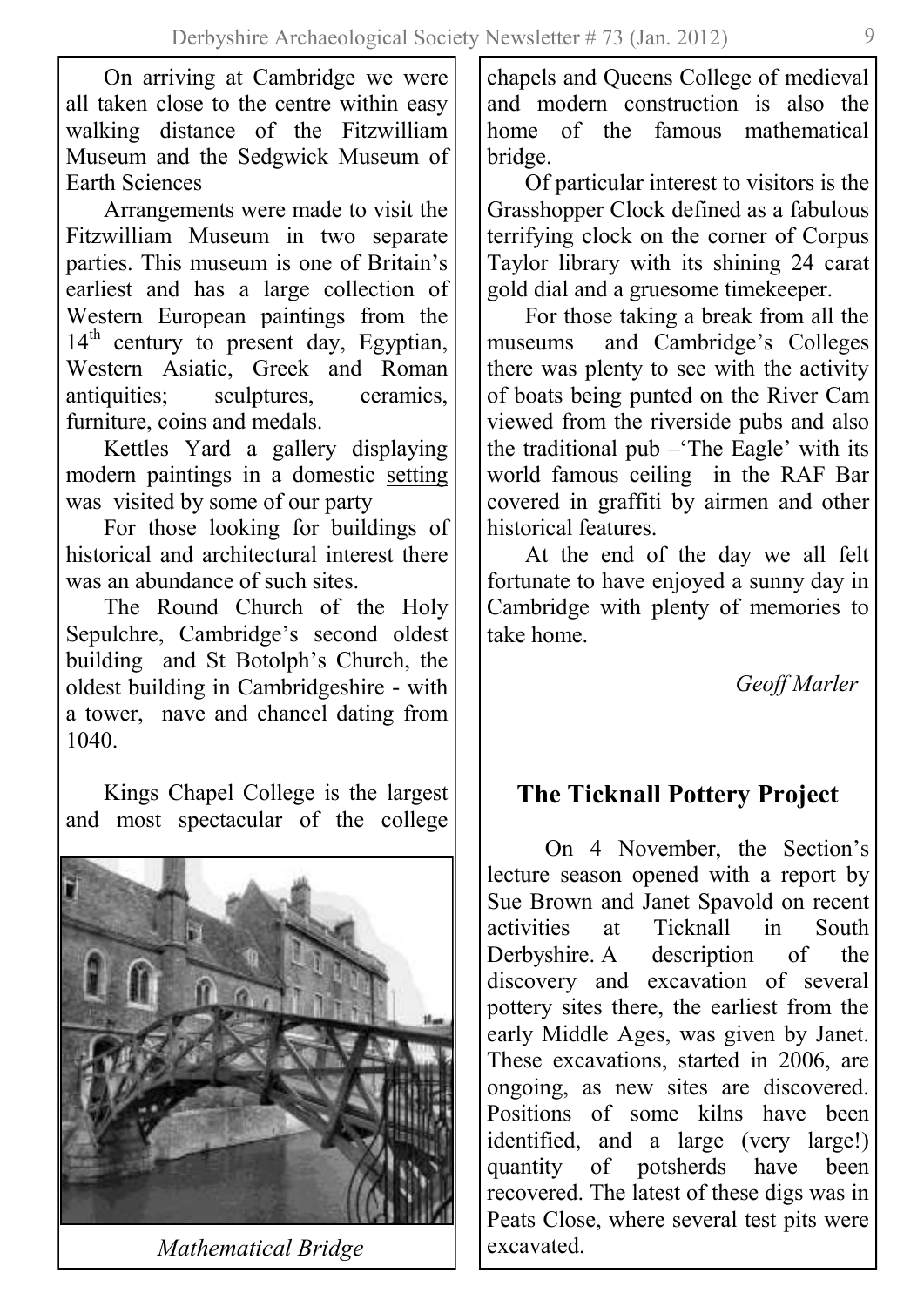Sue then talked about the formation in 2010 of the very active Ticknall Archaeological Research Group. A three-year study to extend investigations of the Ticknall pottery industry has been funded by a £50,000 Heritage Lottery Fund grant, which is<br>paving for training in landscape paying for training surveying, fieldwalking and pottery identification. The training is led by Archaeological Project Services of Heckington, Lincolnshire. Some examples were shown of surveying, including an area of water-meadow, and fieldwalking which has yielded a great many, mainly pottery, finds.



*TARG members digging at Peats Close*

Archaeological Project Services subsequently set up several training sessions to assist in the identification and drawing of these finds, and also organised sessions on flint knapping. A selection of Ticknall ware pieces were laid out at the meeting for members to see and handle (apart from one delicate reconstruction).

*Joan D'Arcy*

# **ARCHITECTURAL SECTION**

## **Wetton & Alstonfield**

 A full complement of members gathered at the car park in Wetton on an overcast but dry Saturday morning. Adrian Earp explained that the village had been established on a planned grid system, apparent when viewed from the top of the village. It echoed a French 'bastide', if on a much smaller scale and without a central square. However at one time there were at least 100 houses, with a maximum population 541, now down to 65. There are therefore gaps, but 10 listed buildings survive, including the church, & the Old Post Office. Most barns had been converted, but one was empty and showed shallow stone corbels at roof level which had supported wooden gutters, surviving in at least one building in Alstonefield. Later on we reached St Margaret's church, via a path along the south side following the line of an ancient track way. The tower has a small narrow window half way up on this side and very large alternating quoins which suggest an Anglo Saxon origin. When the lead on the tower was renewed in recent years, over 200 'lovers and plumbers marks', were found, many in the form of foot and handprints, a few initialed. Some of these early 'graffiti' date back to the  $18<sup>th</sup>$  C, and may hark back to the formation of the Plumbers Guild in 1365, but which are also found in Roman buildings. They were carefully recorded, & samples are displayed. When inspecting the church outside we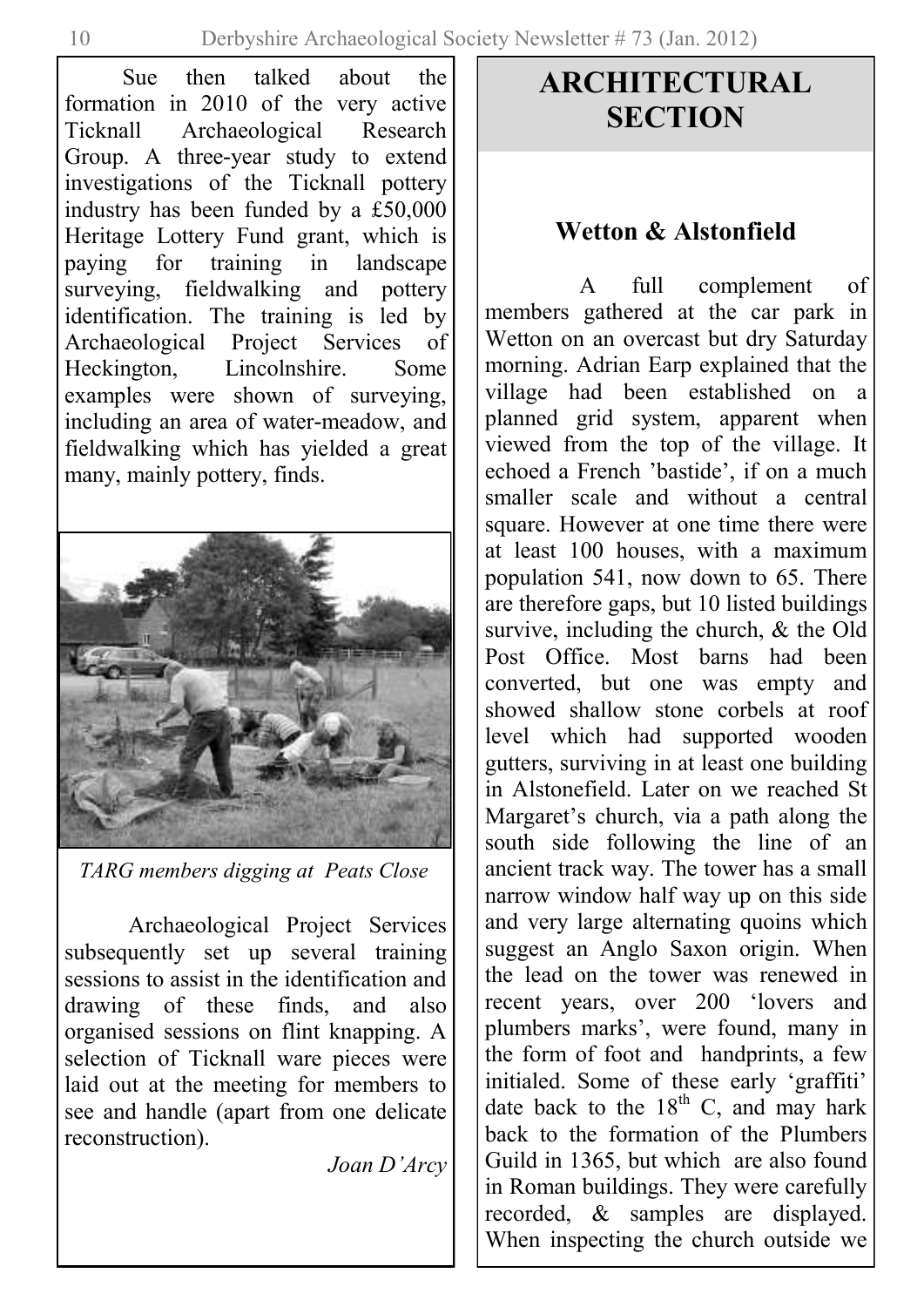inadvertently paused over a wasps nest in the churchyard, but escaped unmolested!

The walk ended around 12.45 most staying on for the afternoon walk, some going for lunch to The George, in Alstonfield. We reassembled there in the car park adjacent to the sports ground.

In contrast to Wetton Alstonefield had developed piecemeal in open Anglo Saxon land, part of an enormous parish extending across 3 shires. The Harpurs became Lords of the Manor in 1580 and at one stage claimed they could walk from Derby to Buxton on their own land. At a later date they provided a water supply, including a large well on the edge of the village. We visited the walled enclosure which gave a good view back to Wetton.

 There are over 30 particularly attractive listed stone houses, including The Hermitage, a workhouse until 1830, refusing then to sell as instructed by the Poor Law Commission until 1867, when the institution transferred to Ashbourne. One farm house still had the lead lined wooden gutters previously a feature of the area. We ended the walk at St Peters a largish well furnished church, with checkerboard masonry, large ashlar sandstone blocks alternating with areas of small squared limestone 'rubble'. Nearby was the larger Hall Farmhouse, grade 2\* listed, but sadly appearing in need of attention.

 Adrian Earp was warmly thanked for a most interesting day, & £100 has been donated to the Derbys, Leics & Rutland Air Ambulance on his behalf. *Malcolm Busfield* 



*The Old Market Place in Tideswell (see over)*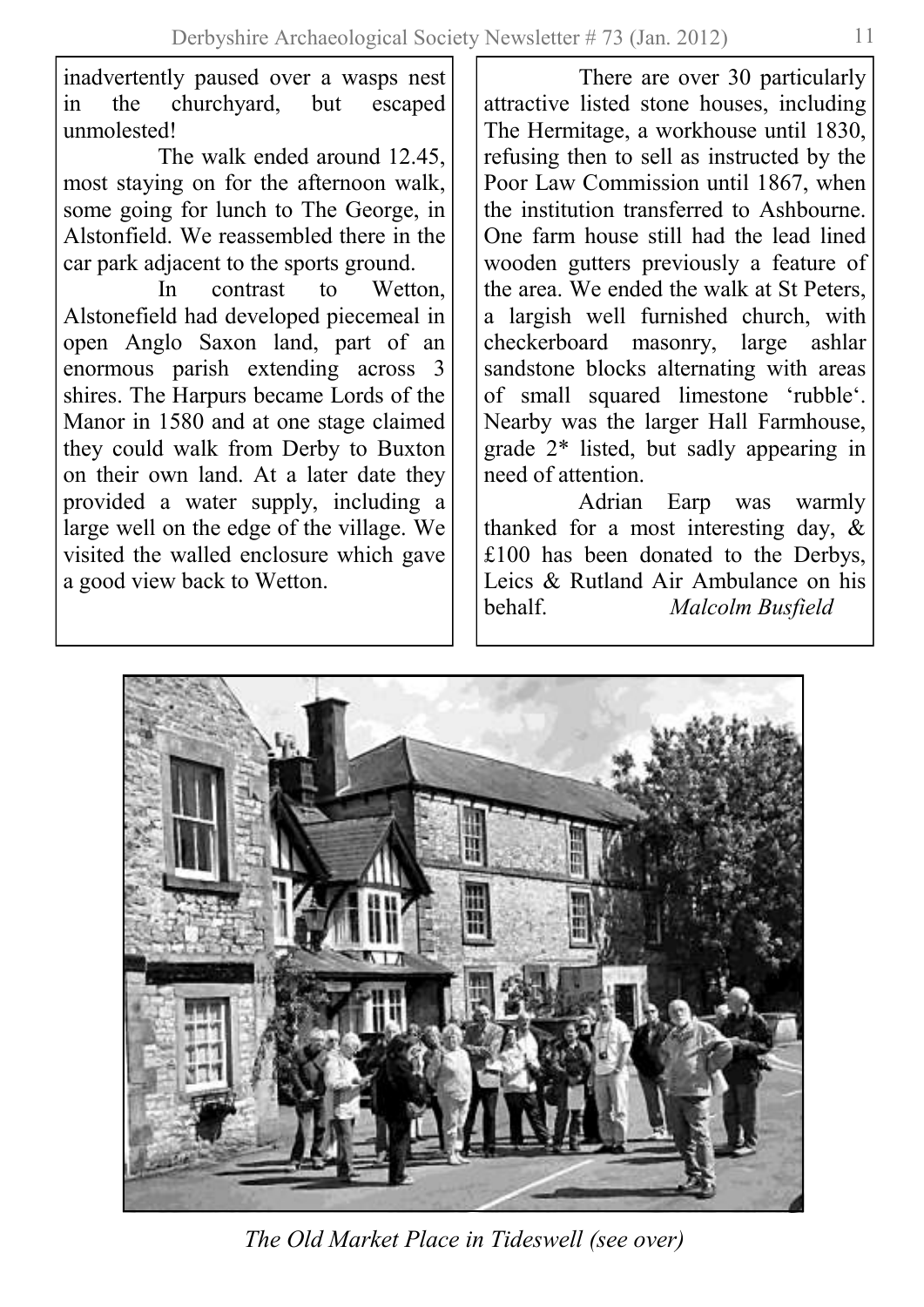# **LOCAL HISTORY SECTION**

#### **Tideswell Walk 23 July**

18th century travel writers thought Tideswell drab, grey and definitely not worth visiting. Sort-of Tideswell old girl Barbara Foster, organiser and guide for the visit, demonstrated admirably that this is certainly not the case in 2011 when, buoyed by lashings of tourism and relative proximity to Sheffield and Manchester, Tideswell certainly has a great deal going for it. Apart from the obviously relatively grand Blake House and Eccles House, the jumble of properties around the medieval market place contains a wealth of interest with early cottages cheek by jowl with Victorian additions, many of them encroachments on the churchyard and market area and thus resulting in the irregular pattern of streets and alleyways. Adjacent to the church a group oF buildings are the successors to Bishop Pursglove's Tudor grammar school, one of only a handful in the county.

For the visit to the incongrously grand parish church, Barbara was assisted by Denis Ibbotson who did his best to convince us how and why a small mid 14th century community could spawn such an edifice. Apart from a number of notable tombs [including one attributed to an old Bower but now to A.N.Other] and monumental brasses, predictably the church contains plentiful examples of one of Tideswell's most famous exports, the work of sculptor<br>turned wood craftsman. Advent wood craftsman, Advent Hunstone, arguably the last word in heavy, over-ornate wood carving.



*Wooden carvings by Advent Hunstone*

Tea and home-made cakes [plenty of them!] provided by some of the church ladies rounded off a thoroughly informative and enjoyable afternoon

*Dudley Fowkes*

## **Time Gentlemen Please**

With an ambiguous title such as this we did not know quite what we would be listening to, but were soon enlightened by our speaker Rod Pearson: this was to be all about the history of time from it's beginnings to the present day. Firstly we were reminded with an illustration of the splendid 'le gros horloge de Rouen' of 1527, that time was used by the authorities as a form of control, to keep people in order, to make sure that they did things at the right time.

The recording of time started with James Ussher (1581-1656), Archbishop of Armagh and Primate of All Ireland who used the bible for the key events in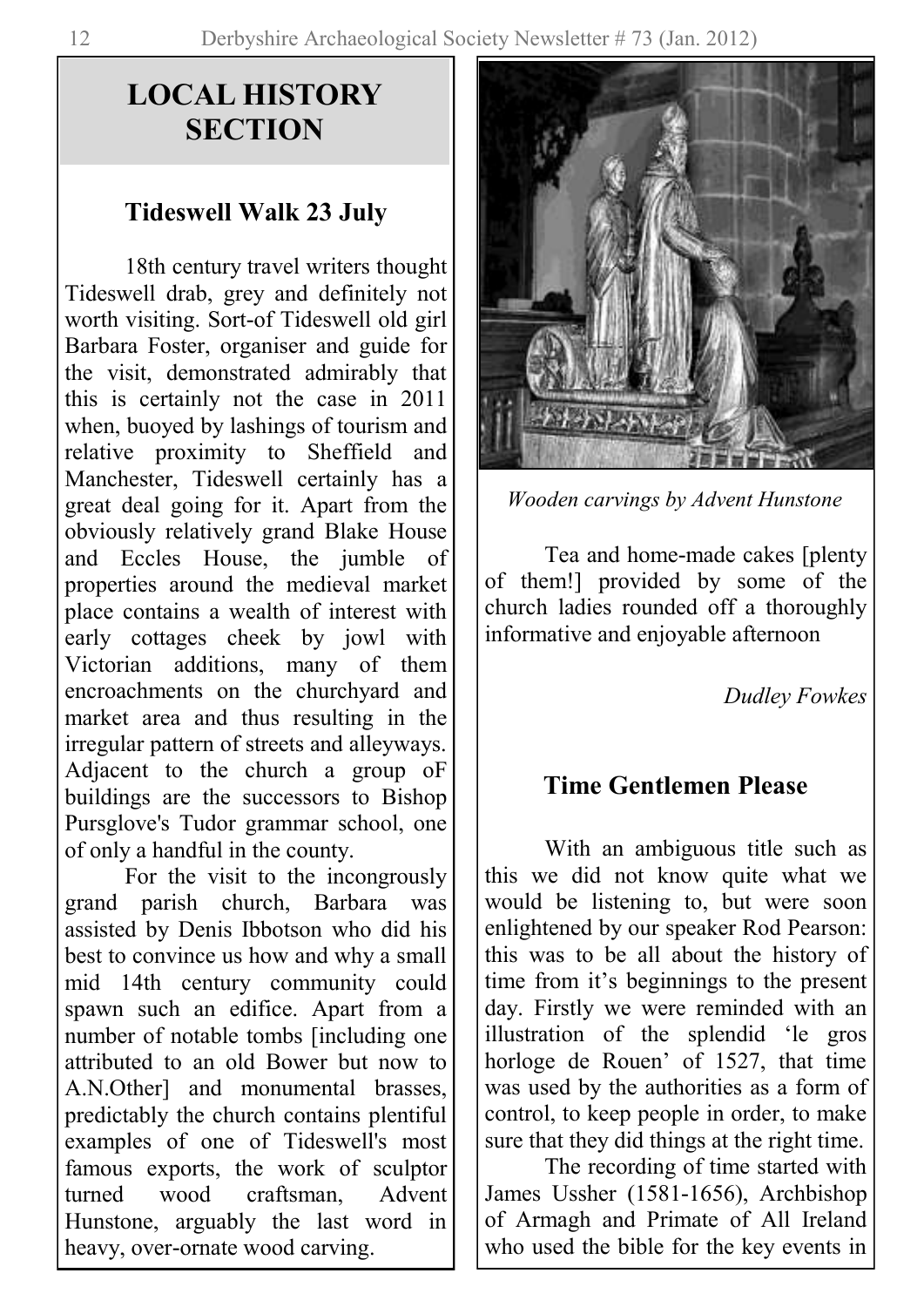his 'History of the Earth' which was publised in 1650. This went back to the birth of Jesus, the Exodus in 1491 BC, Noah's Flood in 2348 BC to the start of life on earth which he calculated started on Sunday 23rd October 4004 BC!

It was a start. We were then taken through the geological timescales for the earth, using plants and animal fossils to distinguish one geological period from the next. Archaeological time came next as we looked to date and identify the more recent past, so we zapped through the Palaeolithic, Mesolithic, Neolithic, Bronze Age etc up to the Post Medieval period circa 1500. Rod emphasised that this was only relevant to Western Europe. We gave names to the historical time periods such as Regency, Medieval, Norman, Georgian, Roman and Victorian, and of course these were times when written records were kept.

Calendars were made because we need a framework for our time, and the increasing precision needed with times and dates. Different cultures had a different basis for the years. We still have our months from the calander devised by Julius Caesar, but his year was too short and the seasons and months got out of kilter. This was rectified by Pope Gregory in 1582 for european (Catholic) countries and the calandar is centred around Easter, a moveable feast which is based on the moon. Surprisingly Rod did not mention Britain's adoption of the Gregorian Calandar in 1752 when we lost 11 days but this was queried in the questions at the end.

We were shown how time was calculated, sundials and clocks, the importance of the Greenwich Meridian. I found the east west variations across the country most interesting, as I am sure

our local church clock is still on it. London time was only adopted across the country as a standard time was needed for the railways. This is only a fraction of what was mentioned. There was more, much more and it was an extremely well illustrated and interesting talk.

*Sue Brown*

# **Life in the Workhouse**

Wendy Freer's excellent talk entitled 'Life in the Workhouse' ticked all the boxes. It drew on her own research on the Ashby Workhouse while incorporating exemplification from elsewhere in the locality, the illustrations were from varied sources including video clips and overall the talk was well structured and delivered in an engaging and lively manner. The extended question and answer session was testimony to how well Wendy's presentation had been received.

Wendy traced the development of the workhouse system from pre-Poor Law times drawing out the significance of the Parliamentary Acts of 1601, 1723, 1782 and 1834 in the attempt to address the problems associated with the less fortunate members of society. It was surprising to learn that some workhouses effectively continued to function beyond 1930 as Public Assistance Board Institutions and even into the late 1940s. Emphasis was given to the operation of the 1834 Act with due reference to recommended building plans designed to achieve separation, segregation and supervision such that males, females and young girls and boys were prevented from having contact with each other. The nature of staffing, recommended diets,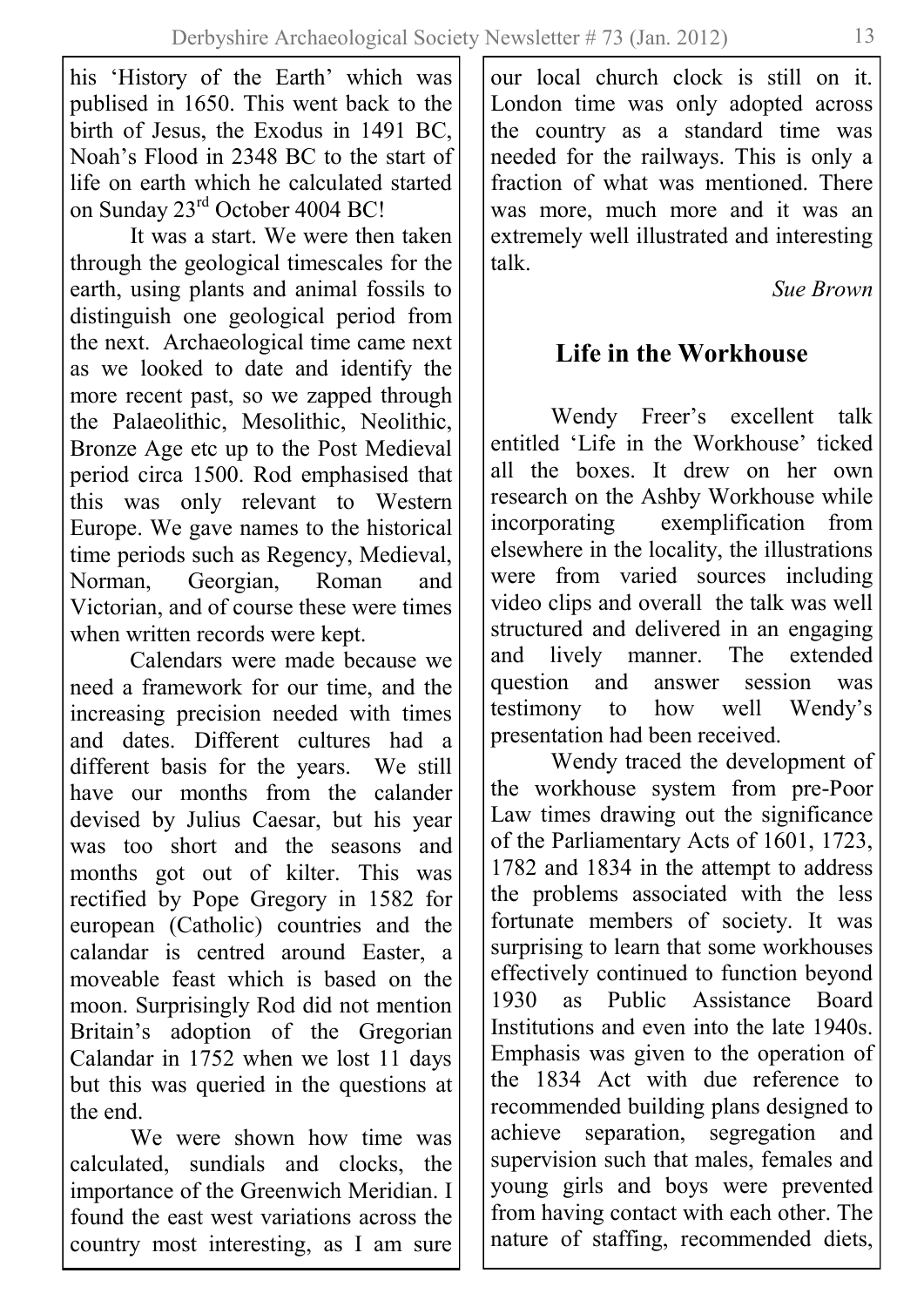and punishments for rule transgression were clearly illustrated.

Required work tasks were hard and repetitive namely oakum picking, wood chopping, bone crushing and stone breaking. These were designed to discourage ideas that entry into the workhouse was an easy option but over the centuries the workhouse was the destination of last resort for many of those unable to support themselves through old age, infirmity and/or destitution. Elderly men and single women with children were the largest categories of workhouse inmate.

In operation the workhouse system offered a harsh, dehumanising and judgemental regime which came to be feared by society at large. It offered a single solution to a diversity of human problems and was compromised by the

need to keep costs down. It is chastening to reflect that even in the age of the welfare state, society still searches for lasting solutions to the problems of those in need.

 *Roger Dalton*

# **INDUSTRIAL ARCHAEOLOGY SECTION**

## **Butterley And Hammersmith**

The first of the Industrial Section's summer-evening visits was to Butterley and Hammersmith on 29 June 2011 on a walk led by Dudley Fowkes.



*Remains of Butterley Ironworks Company*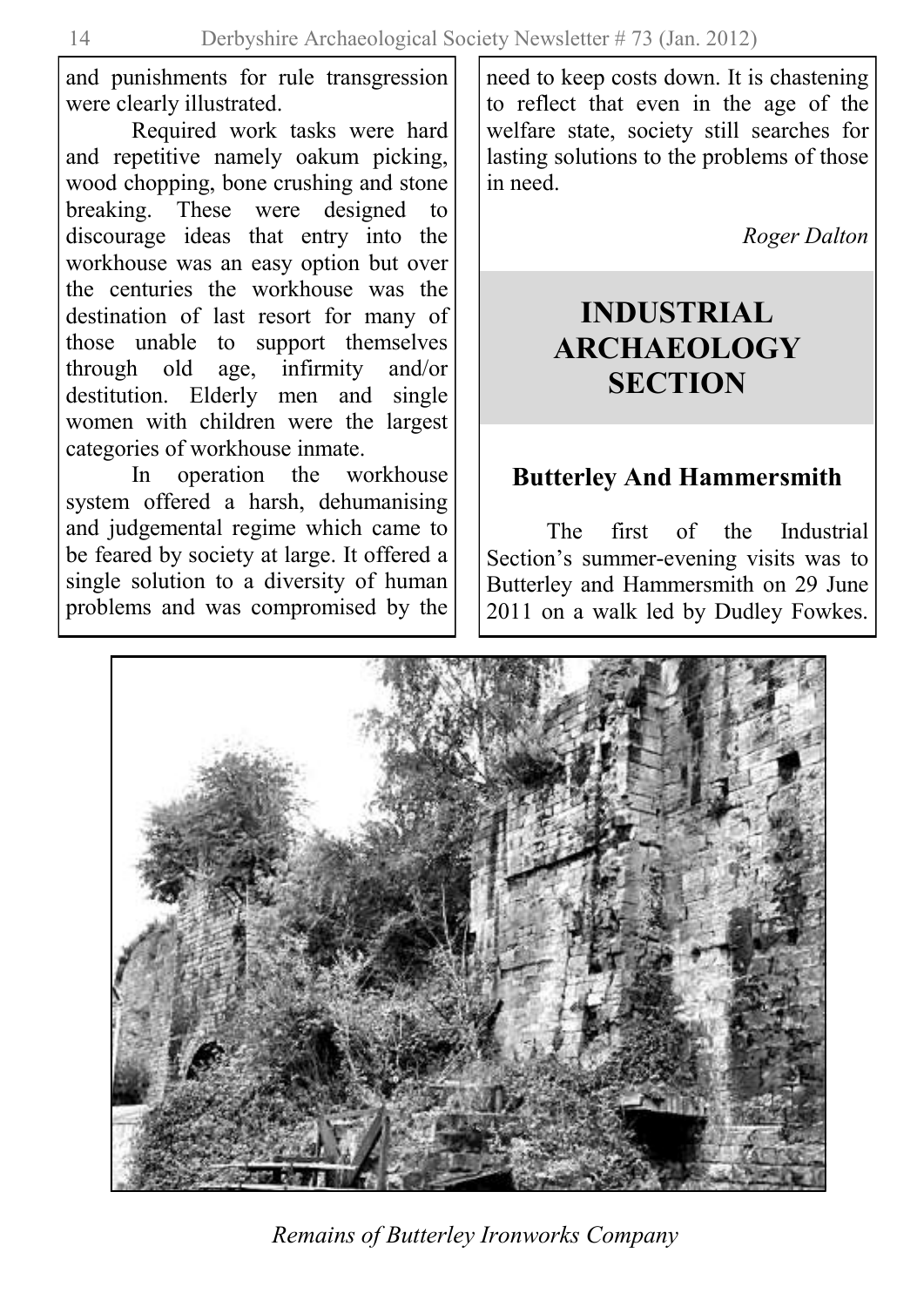A 16-strong party assembled outside the present Butterley Station, transplanted there from Whitwell in the 1980s. Being a Midland Railway structure of the right style and date (1875), its relocation fitted in well with the original aims of the Midland Railway project. We noted also the Cromford Canal summit reservoir to our left, a feature which the railway had to bridge (the bridge now replaced by a causeway).

We then moved to view the rather sorry remains of the once important Butterley Ironworks Company – the first of the major Derbyshire ironworks capitalising on the local raw materials. The centre of the site is now cleared of its modern workshops, leaving a desert of concrete bases. It is bordered on its uphill side by a massive stone revetment wall supporting the upper level of the site from which the blast furnaces were once charged, and now occupied by modern houses. The two road boundaries of the site are lined with surviving (and protected) industrial buildings, including the 1790s workshop range, the little octagonal gatehouse and other substantial workshop buildings of  $19<sup>th</sup>$  and early  $20<sup>th</sup>$  century date.

The site had originally been crisscrossed by internal railway tracks. We followed the line of one running beside a once-private road to the Company's workers' settlement of Hammersmith. Its straight, slightly rising, street has on its left side five semi-detached pairs of cottages, widely spaced; and on its right side, after a short terrace of 8 cottages, a long terrace of 22 cottages fronting the street. All the semi-detached cottages have been extended parallel to the street; in the long terrace most of the widow openings have been altered, but they still

retain their paired chimney stacks in the continuous sloping roof and their paired outbuildings in the garden plots behind. In spite of these detailed changes, the group presents an excellent example of 1820s industrial housing. It also shows, on opposite sides of a single street, two<br>quite different approaches to its quite different approaches to its arrangement.

The party digressed briefly from<br>industrial matters to glimnse the industrial matters to glimpse the<br>Iacobean Padley Hall wonderfully Padley Hall, wonderfully<br>within the industrial preserved within the landscape. We then circled round to view the Butterley Ironworks site from the Ripley to Swanwick main road (the 1802 turnpike) and so completed a rewarding tour.

*Alastair Gilchrist*

# **Watergrove Mine**

Our second evening visit was to the Watergrove Mine near Wardlow Mires on 25 July 2011. The mine is the subject of a current excavation by the Peak District Mines Historical Society. Seventeen visitors were met there by John Barnatt, the leader of the excavation. He explained that the leadbearing mineral deposits here form a "pipe", sloping away beneath the already steep hillside on which we were standing. First identified and mined nearer the surface and further up the hill, by the 1790s the activity had transferred<br>to this location. The mine-shaft here The mine-shaft here (now capped) was originally accompanied by a pumping enginehouse and a smithy. Later, the pit-head complex would move to the bottom of the hill, with a deeper shaft and more<br>nowerful steam engines. The large powerful steam engines. rectangular pond for these later engines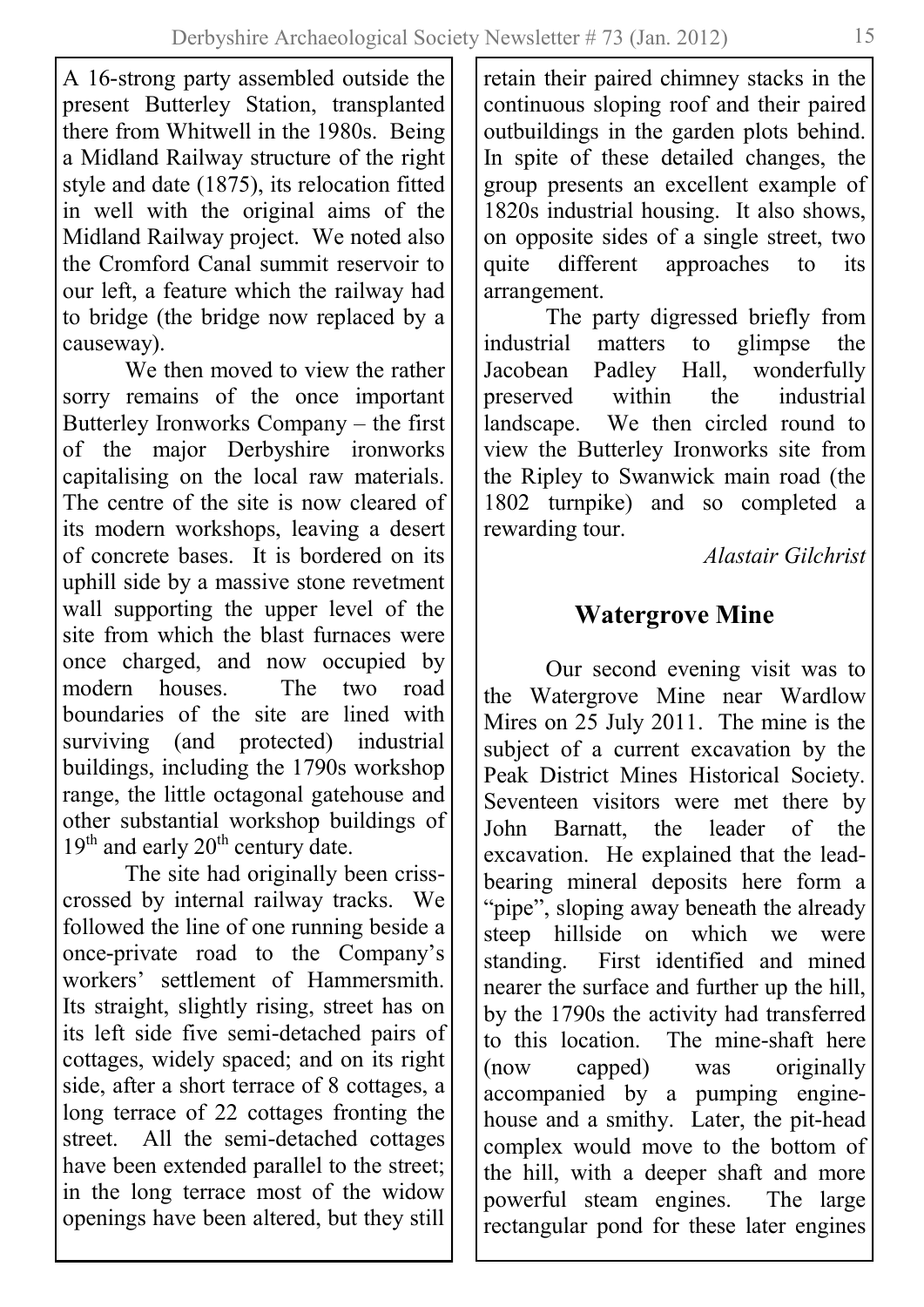

*Watergrove Mine (from 1888 OS Map)*

formed the foreground to our extensive view over open country from our hillside vantage point.

The 1790s shaft was drained (to a sough) by a Newcomen engine supplied by Booth and Company of Sheffield in 1794. Booths in turn had connections with one John Curr, the proponent of various improvements to the Newcomen engine including the siting of the boiler away from its original position directly beneath the working cylinder. Therefore a point of interest in the excavation of the engine-house is to determine whether the engine followed the old or the new configuration. To date, digging has exposed a number of low walls, robbedout wall trenches, a mysterious stonefaced ramp and two areas of paving – as well as a more definite ash pit and the "bob" wall of the engine-house still

standing to a good height. It appears that at least one building change was made during the working life of the site. It may be possible to associate this with a second payment to Booth and Company in 1803, implying some form of mid-life upgrade to the engine. The engine then worked until 1820. The derelict enginehouse was demolished in the 1850s – evidently very thoroughly. Some masonry seems to have been reused for a lighter, possibly agricultural, structure, the remains of which still stand in the centre of the excavation. John stressed that any conclusions are tentative at this stage; further excavation is needed to provide clarification. In the meantime, his exposition made for an intriguing and interesting visit.

*Alastair Gilchrist*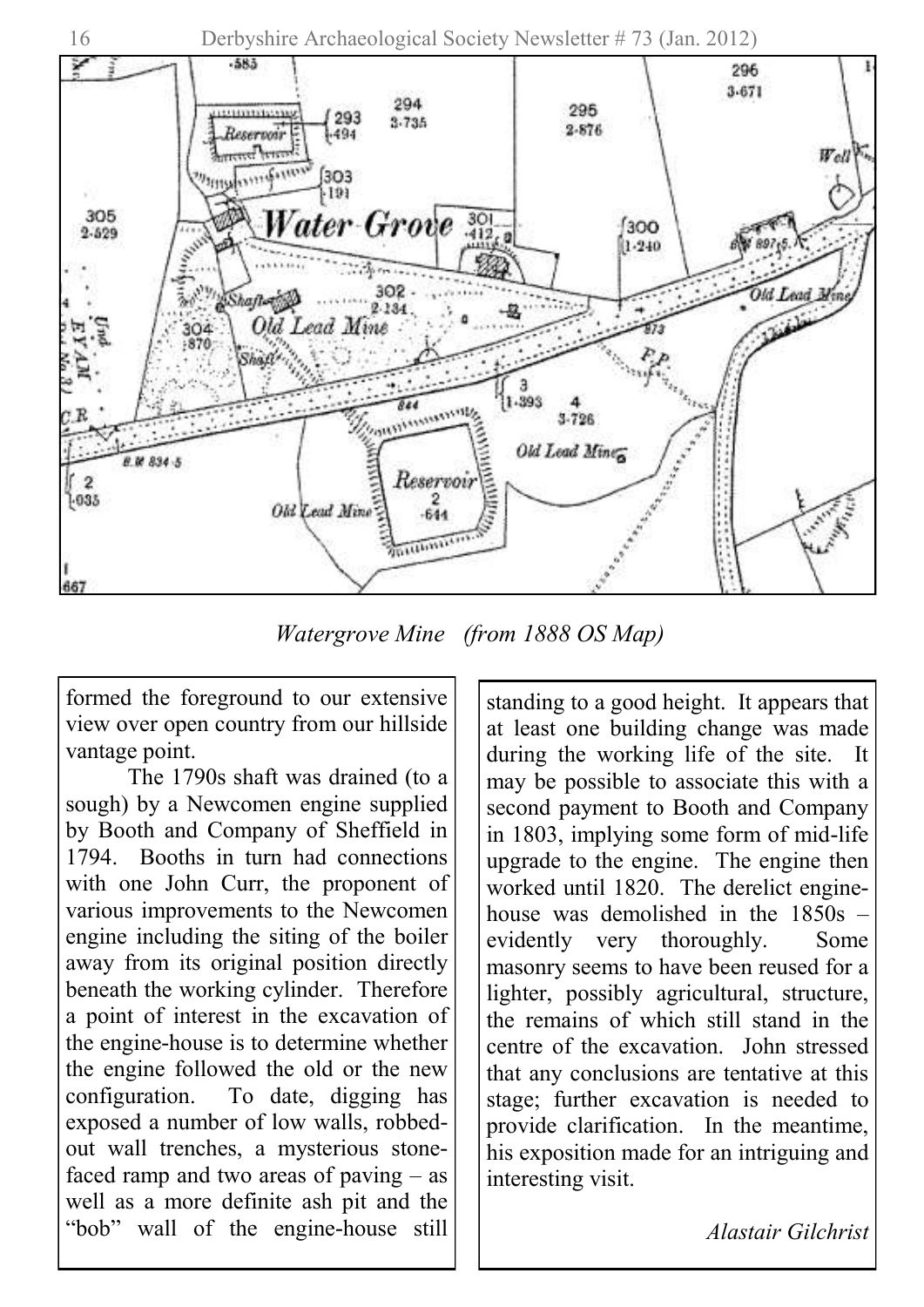# **Music Visit**

The best DAS visit I have ever been on' was the remark of one of our long-standing members at the conclusion of the Section's visit to Nicholas Simons' collection of automatic musical instruments on 3 September. Most of those present certainly had their eyes opened to a subject, the scope of which most had never imagined.

Mr Simons firstly introduced himself as a retired railway engineer who is now working full time restoring and<br>collecting automatic musical collecting automatic instruments. In a brief introduction to the subject it was explained that most automatic instruments were produced in large numbers from the late nineteenth century until they were superseded by<br>gramophone recordings during the gramophone recordings during 1930s. We were then to hear our first demonstration – a 1920s Seeberg automatic piano, the fore-runner of the juke box and now popularly known as a nickelodeon. This instrument is operated (still) by dropping a US nickel (5c) into a slot and an appropriate ragtime arrangement issues forth. These pianos were used in public bars, cafés and, according to our host, found much favour in brothels. After a couple of tunes we moved on to be treated to a performance on a standard, foot pedalled player piano, commonly called a Pianola. Nicholas had chosen to play Allons Vite. by Wilhelm Ganz on a brand new piano roll arranged and cut this year by English specialists. And if any member having access to a computer wishes to hear this very work, it may be found by a search of YouTube.

Organettes were the next set of instruments to be demonstrated. As the name implies, these are small, handturned organs which operate either by air pressure passing through a reed, as manufactured in continental Europe, or by suction by those built in the UK and the USA. A large number of operating systems were demonstrated including<br>those whose musical notes were those whose musical notes were determined by perforated paper or card, by metal or cardboard discs and astonishingly, one which used a square disc. No, the square disc could not rotate in its square opening; but the whole machine within did itself rotate. This (unsurprisingly) short-lived organette was designed to circumvent patent rights. One or two musical boxes of both cylinder and interchangeable disc types were played before we were given halftime refreshments by Eileen, lady of the house.

Following the break we resumed the tour to be seated in the room where larger and louder instruments are housed.<br>We heard another American café. We heard another American café instrument which contained a 44 note piano action as well as accompanying organ pipes. This instrument operates from a continuous paper loop which is stored loose in a bin within the base. The power to the electric motor drive is supplied with current as soon as a coin is inserted to bridge the gap between two contacts. No use dropping a fake plastic coin in the slot.

Piano orchestrions are instruments which contain a piano and other instruments such as percussion and organ pipes, all played automatically from the same roll. One orchestrion we heard playing popular tunes was the Poppers, playing quite loudly as would be necessary in a noisy café atmosphere. Popper & Co were German manufacturers based in Leipzig. Nicholas played two hand-turned street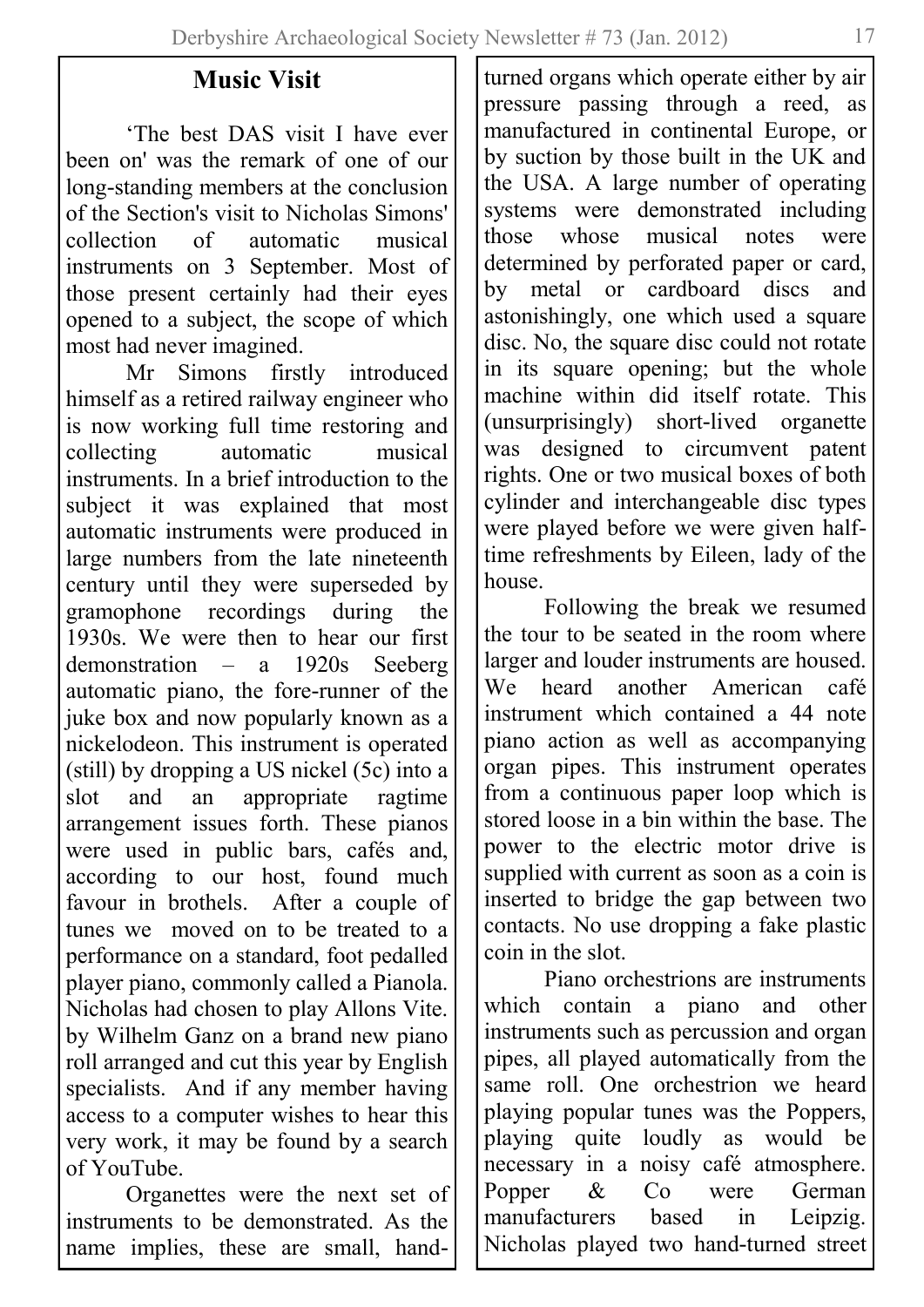organs: the early twentieth century Berlin-made barrel organ was a source of wonder to the mechanically minded in the group for the intricacy and accuracy of the way in which the barrel was pinned to play the music from the organ pipes. Obviously a barrel organ can only play a limited number of tunes but the other organ, made in Lincolnshire by a still-flourishing organ maker, plays its music from a perforated paper roll and so the repertoire can be huge.

A big hit was the Arburo dance organ; made in Antwerp, this large Art Deco style organ has a drum set, accordion and saxophone in view with all the organ pipes and works hidden inside. We were all tapping our feet when this was playing and there were calls for an encore. Lastly, the pièce de résistance was the German-made Weber Unika, an orchestrion having a piano action and keyboard accompanied by a set of violin organ pipes. This was perhaps the most musically sophisticated instrument and we were offered a choice of either classical or popular music. We chose classical but got neither. What we did get was a splendid performance of a piece of English light music by our (nearly) local composer, Albert Ketelbey – In a Persian Market. It did not take much imagination to believe that the violin solo parts were played by a real fiddler.

All the instruments we heard were in tip-top condition both musically and mechanically and it is thanks to the skill and dedication of Nicholas, and likeminded people, that instruments that were made, many of them more than a century ago, are still working well and will continue to do so for years to come. Many more generations after us will have the benefit of the great entertainment and enlightenment which we enjoyed.

*Keith Reedman*

# **EMIAC 82 REPORT ―Stoned in Northamptonshire‖ Cogenhoe**

The Autumn EMIAC of 2011, was hosted by the Northamptonshire Industrial Archaeology Group and was very well attended, although, a little disappointedly, only 3 delegates were from Derbyshire.

The conference was mainly devoted to the Ironstone Mining and Quarrying industry in Northamptonshire which reached its peak in the  $19<sup>th</sup>$  and early  $20<sup>th</sup>$  centuries.

Peter Perkins, the chair of NIAG, started the conference with an overview of the industry, with Mick Dix contributing further the detailed geology of the area. The ironstone occurs in distinct areas of the county and has been worked since medieval times. Use of it however died out in the 15thC. (for no known reason), but it was rediscovered about the time of the Great Exhibition and many quarries were opened up in the 1850s. The opening of the railways was vital to the opening of the quarries. By 1900 there were 6 blast furnace sites in the county which continued in operation up to the 1960s. However ore content was never better than around 30%, which was the reason for the eventual demise of the industry.

An interesting illustrated talk was from David Ellis who was a former worker at the Collyweston Quarry which actually extracted the famous Collyweston slate and he talked of the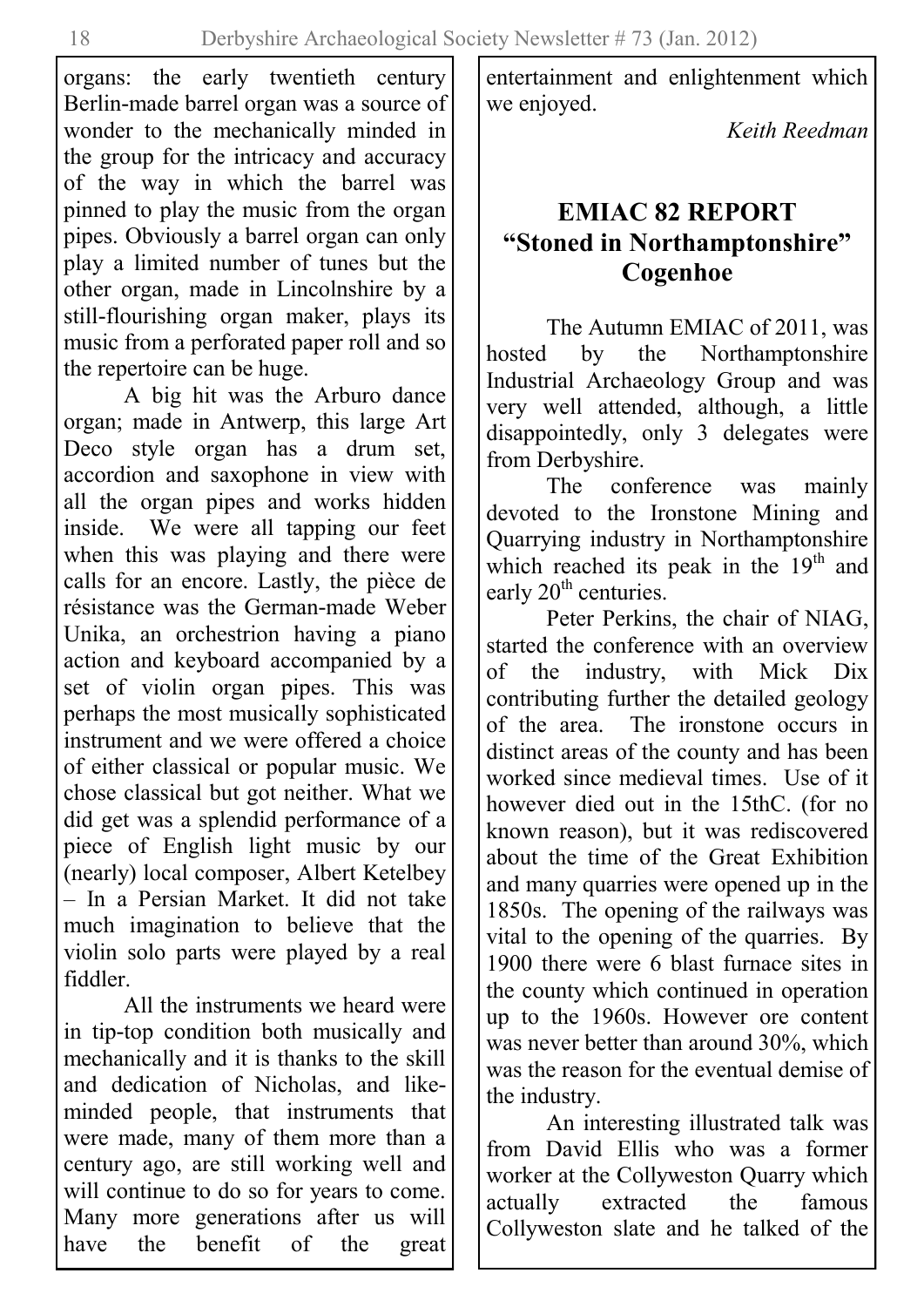uses of the slate on roofs thoughout the area, particularly the town of Stamford. He had been instrumental in the reroofing of the City of London Guildhall in 2007.

After a break for coffee the Conference heard from Alan Pack about the Irthlingborough Ironstone Mine. This was an adit mine working a seam of ore 8 - 10ft. thick, worked by pillar and stall, and which at its greatest extent by 1965 had 200 miles of tunnels. Ore output at c.7000 tons per week was always supplied to Ebbw Vale and Scunthorpe (surprisingly not Corby close -by). There were also 16 calcining kilns on site. After 1938 a power station was built at the site and drilling etc was thereafter all driven by electricity.

After an excellent lunch, delegates drove to the Irchester Country Park, which has been formed on the site of an ironstone quarry called Wembley Pit, opened in 1924, where a visit had been arranged to the Irchester Narrow Gauge Railway Museum. This has numerous locomotives and artefacts connected with Ironstone mining on display, although no locos were in steam on the day. This was followed by a walking tour to see the remains of the "hill and dale" topography left by the earliest mining, and then the magnificent quarry face. with a 20 ft thick band of ironstone, left by the later workings with mechanical diggers and draglines This face was left in its present state when quarrying ceased having met a public road. Quarrying then continued on the other side of the road!

Conference delegates were blessed with yet another glorious day of autumn sunshine and NIAG's programme was certainly worth the journey into deepest<br>Northamptonshire David Mellors Northamptonshire. *David Mellors*

# **Sir Richard Arkwright's Bakewell Mill**

The first talk of the Industrial Section's 2011/12 season was by Jan Stetka on the subject of Sir Richard Arkwright's Bakewell Mill. He opened by introducing the Parsonage House, Bakewell (now the Bakewell Museum). It was built in the 1530s to accommodate the Gell family steward, tasked with managing property purchased from the Church at Bakewell intent on concealing its wealth from Henry VIII's commissioners. Surprisingly, in view of its location up by the church, the Parsonage House would yield two connections with the long-vanished Arkwright mill down by the river.

From 1771, Richard Arkwright (senior) established two mills at Cromford for the mechanised processing and spinning of cotton. Then in 1777, he sought a new site on which to consolidate his processes in a larger mill with a better water supply. He found such a site at Bakewell, already a substantial town and with the Gells as cooperative landlords. Within the next year, 1778, a 5-storey mill had been built and equipped, the river Wye had been diverted and mill-ponds created, and a<br>400-strong workforce engaged.  $400$ -strong Reflecting the importance of the venture, Sir Richard's son Richard (junior) was installed as mill manager. His business skills (which would lead to a brilliant financial career) were soon in requisition, agreeing compensation for the unauthorised diversion of the river and restoring flow to the Duke of Rutland's corn mill.

The workforce of the mill comprised mostly women and children.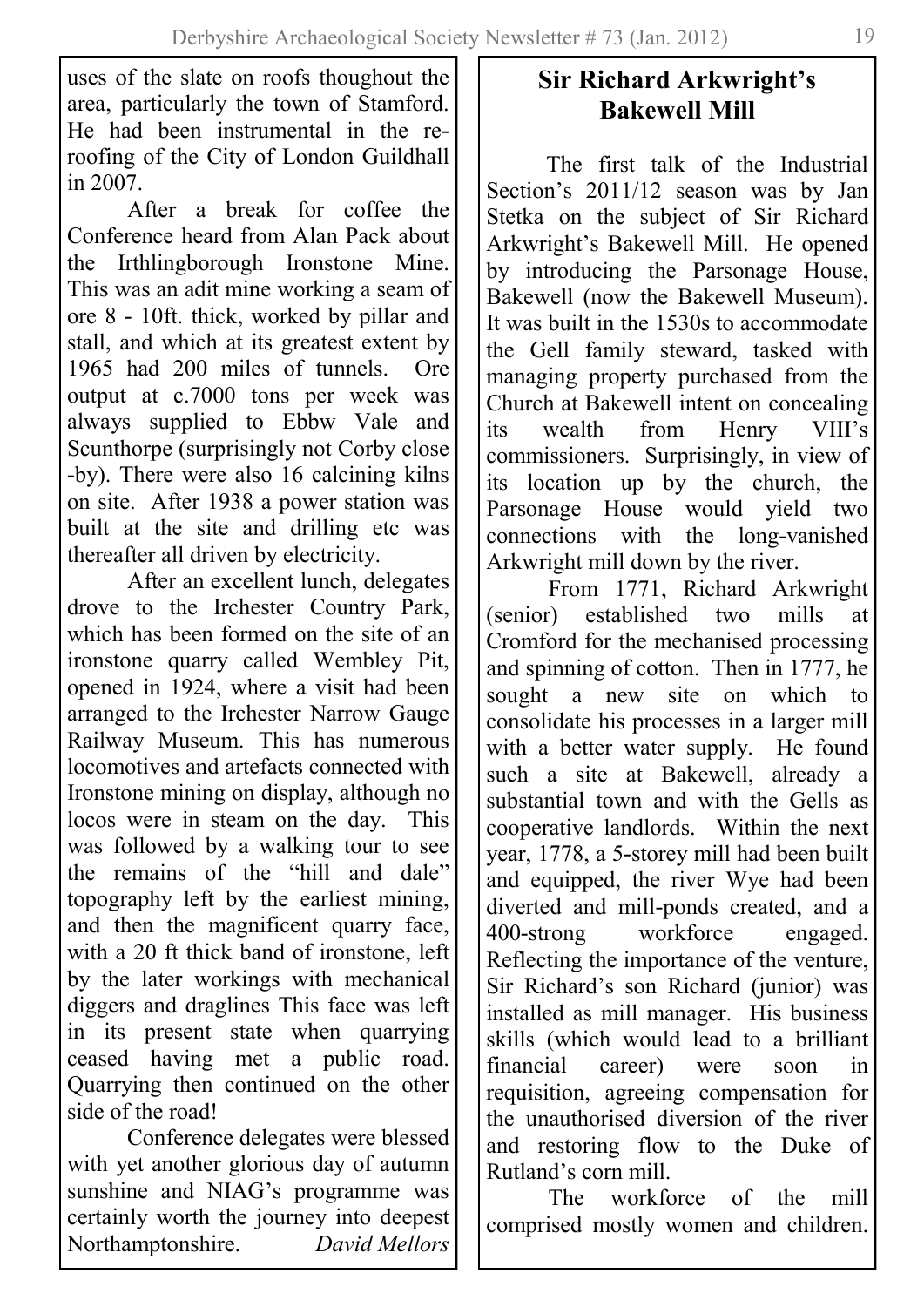

*Parsonage House, Bakewell (now the Bakewell Museum).* 

Family accommodation was therefore important, one item in its provision being the division of the Parsonage House into five dwellings with a sixth added as a lean-to. When the Museum acquired the building in 1959, this addition was in poor condition and was demolished and sealed. Its recent re-excavation yielded the two connections with the Arkwright mill previously mentioned. First, a bale of raw cotton found in its basement showed (and documentation confirmed) that this floor had been used by women outworkers for cleaning raw cotton – a process not yet mechanised. The second discovery related to the "big wheel".

In the 1820s, the then mill manager (son of Richard junior), seeking to improve his product, challenged the inventor Thomas Hewes to provide him with a new water-wheel of 100 horsepower. This Hewes did, his new wheel being both big and of innovative design. It also called for a greater head of water which was duly brought from further upstream. This big wheel survived the demise of the mill (which burnt down in 1868), latterly powering the DP battery works on the same site. When the wheel was finally dismantled in 1955, critical parts were rescued and taken to the future museum site for preservation. They were the second discovery of the re-excavation.

Jan concluded his interesting and detailed talk with a more general, philosophical question: what prompted the sudden flowering of technical creativity that brought Britain such industrial and military success? Did it originate, perhaps, in the dissolution of the monasteries in the 1530s, which released skills developed over hundred of years but retained until then within the monastic community?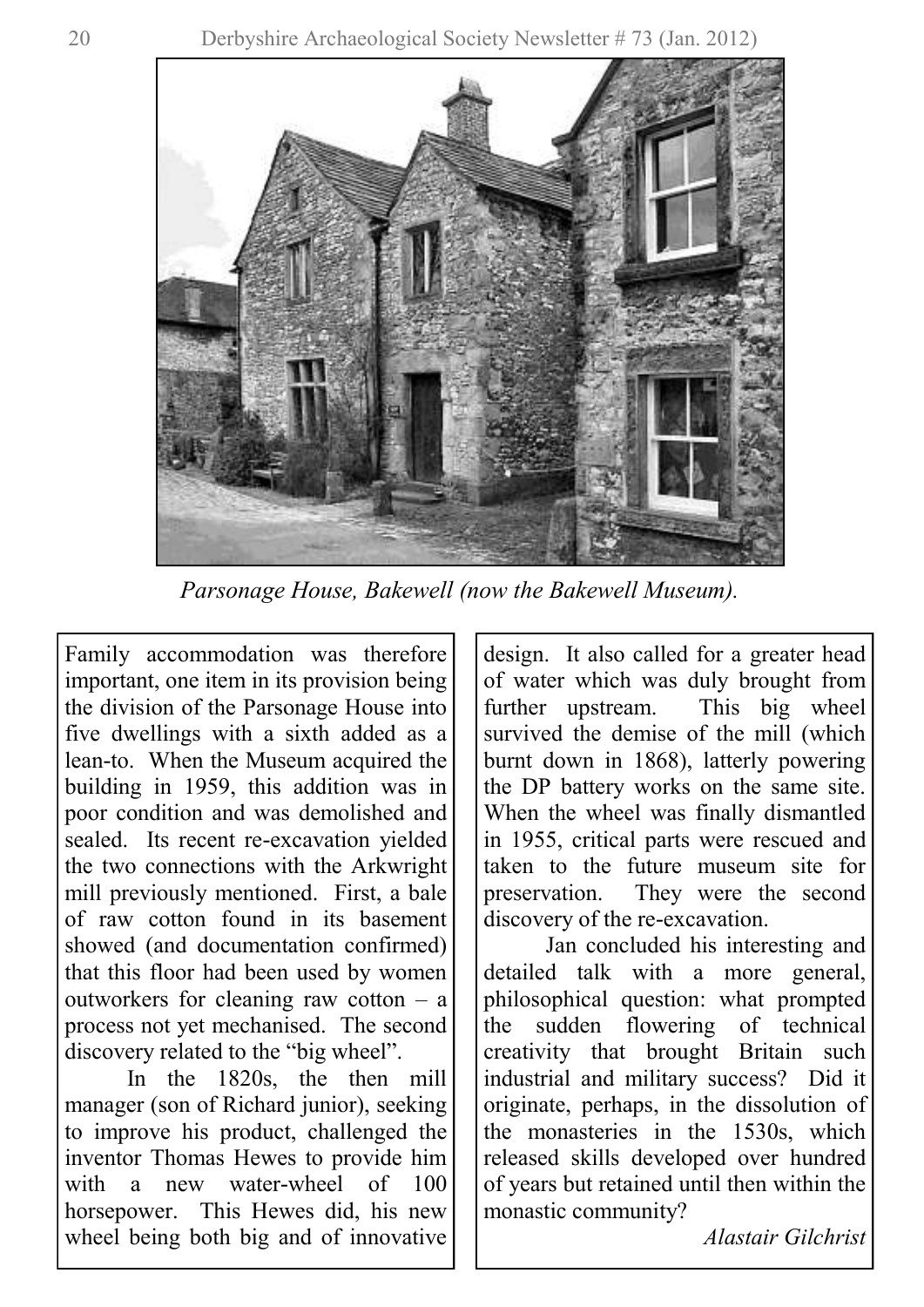# **Fifty Years of Nuclear Marine Power**

The second Industrial Section talk, on 18 November 2011, was by Mike Bowker of Rolls Royce on the more than 50-year history of submarine nuclear plant. After the last war, the limited underwater endurance of conventionallypowered submarines clearly favoured nuclear propulsion if this could be shown to be feasible. Early studies by Rolls Royce (which included aircraft application) involved the comparison of two options: sodium cooled and pressurised water cooled reactors, the latter emerging as favourite. This selection was corroborated by the rapid and successful development of the pressurised water cooled reactor for<br>submarine applications by the applications by the Westinghouse Company of America.<br>Started in 1949, the development 1949, the development enabled the US Nautilus submarine to operate under nuclear power from 1955. The British government thereupon placed (separate) contracts with Rolls Royce, Vickers and one other company for the development of a British nuclearpowered submarine. Lord Hinton, when commissioned to examine progress in 1957, reported that the poor rate of technical progress and the unsatisfactory<br>commercial arrangements would arrangements would prejudice achievement of the Government's aims. This produced two developments: the signing of a nationallevel agreement under which Westinghouse would provide technical information to Rolls Royce; and the creation in 1959 of Rolls Royce and Associates, to integrate the development effort as Lord Hinton had proposed.

The first implementation of nuclear plant (of Westinghouse design)<br>in a British-designed submarine  $in$   $a$  British-designed followed. HMS Dreadnought – an attack submarine – was launched in 1960 and commissioned in 1963. Mike Bowker then went on to outline the progress of the British (Rolls Royce) designed PWR reactor and to detail the successive generations of reactor and submarine design. The latter included (in 1968) the<br>hastily introduced missile-equipped missile-equipped classes of submarine, which followed the abandonment of V-bomber deployment. Reactor development aimed to increase stored energy – down-time for refuelling had been a limitation of the early designs. At the introduction of the Astute class of submarine in 2009, stored energy had been increased eight-fold.

Mike interrupted his chronological sequence to describe (with audience encouragement) life aboard a<br>nuclear submarine. As a submariner nuclear submarine. himself, he could touch lightly upon the full horror of 150 men crammed in amongst machinery in the forward half of the vessel, working 6 hours on and 6 hours off, continuously submerged for 90 days (or more), in artificial light and breathing the same recycled air. Mention of extensive training in fire fighting and escape techniques did little to lighten the atmosphere. Underwater endurance was now limited only by food storage capacity.

The unusual subject gave rise to a lively question and answer session, with topics divided between the technical and domestic – a fascination with details of the latter perhaps predominating.

*Alastair Gilchrist*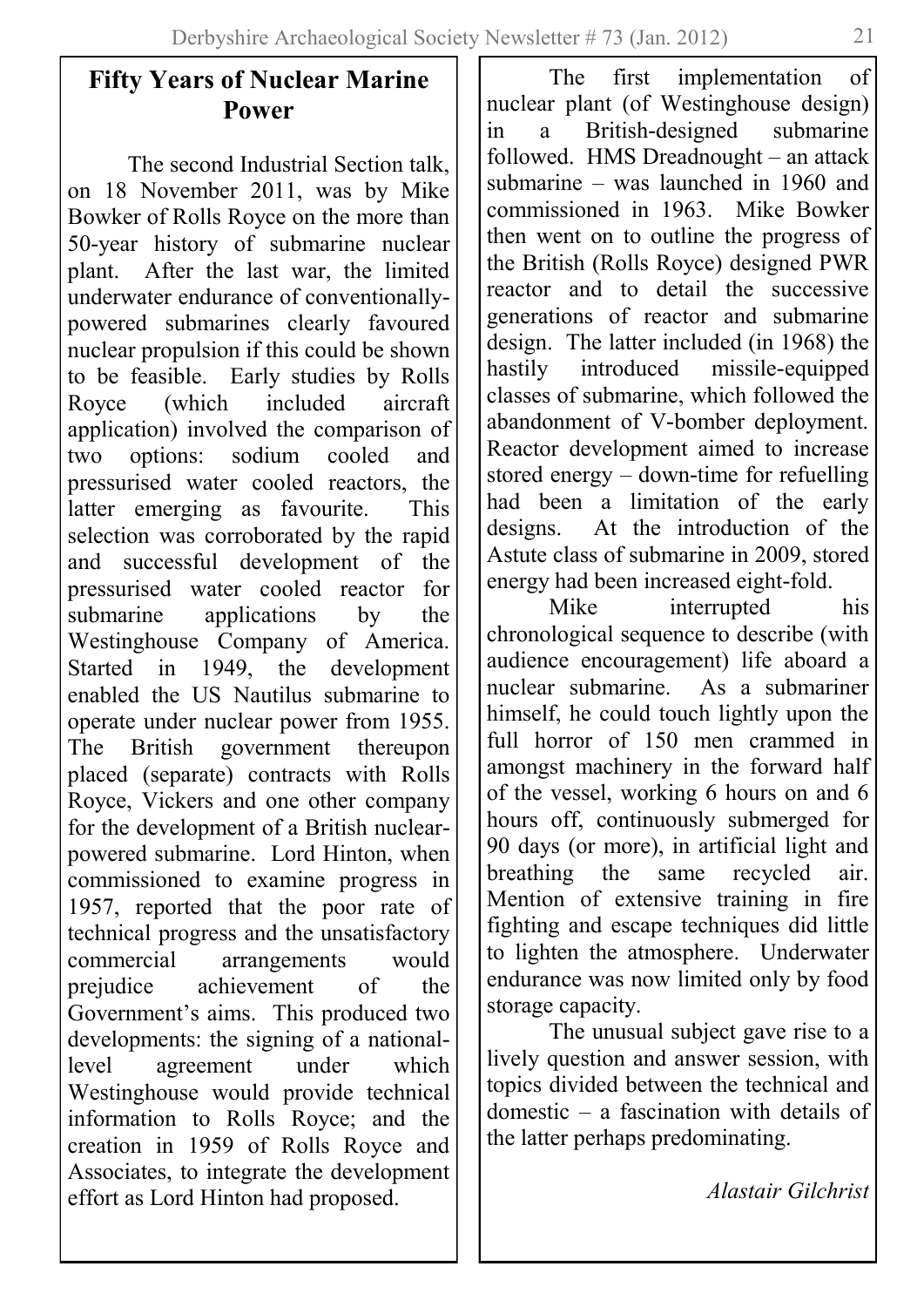# **MEMBERSHIP**

#### **New Members** Mr H. E. Watson of Ambergate Mr R.J. Crofts of Denby Drs G. & R. Allen of Burnaston

#### **Notified Deaths**

Mr E.J. Saunders of Ticknall Miss Eileen Beech of Totley, Sheffield Mr A.N. Tunley of Quarndon

# **OBITUARY**

## **EDWARD SAUNDERS (1932-2011)**

**Derby-born** *Life and Countryside* **contributor and architect who rediscovered Joseph Pickford and put English wrought iron work on the map.**

Edward Saunders was a genial companion and a perceptive architect whose critical eye, inquisitive nature and talent for research led him to become an international expert on English decorative wrought iron and to discover and chronicle the life and achievements of the Derby architect Joseph Pickford (1734-1782). He was a long-time member of both Derby Civic Society, the Derbyshire Historic Buildings Trust and the Derbyshire Archaeological Society, serving as Chairman of the latter's Architectural Section, for the members of which he organised a number of highly memorable and much appreciated

trips to important buildings, both locally and further afield.

His architectural detective work began in his late teens when, articled to T H Thorpe & Partners, architects, who were then located at 41, Friar Gate, Derby. He became sceptical about the assertion that the house had been designed by Robert Adam. Much persistent research over the years enabled him to establish that this was not so and that the house had been in fact designed for his own use by Derby architect Joseph Pickford, whose links with Adam (and the artist Joseph Wright) were nevertheless strong. He was also able, by reference to the diary of an obscure Italian architect who had toured Britain in 1781, that Pickford had also designed St. Helen's House. He published an important biography of Pickford in 1993.

He also developed a deep interest in the work of Robert Bakewell (1681- 1752) having been at the age of eighteen mightily impressed by Bakewell's iron screen at Derby Cathedral. This culminated in the first definitive study of England's greatest native-born ironsmith in the pages of *Country Life,* later building up a register of his recorded and attributed works. This interest later extended to all the wrought iron-smiths of the  $17<sup>th</sup>$  and  $18<sup>th</sup>$  centuries, and decades of research were finally vindicated with the publication in 2005 of his *Biographical Dictionary of English Wrought Iron Smiths of the Seventeenth and Eighteenth Centuries*  (Walpole Society Journal, Vol. LXVII, 237-384). It is thus thanks to his work that Derby has been able to add two more eminent men to its Pantheon and indeed that we today have a Pickford's House Museum in Derby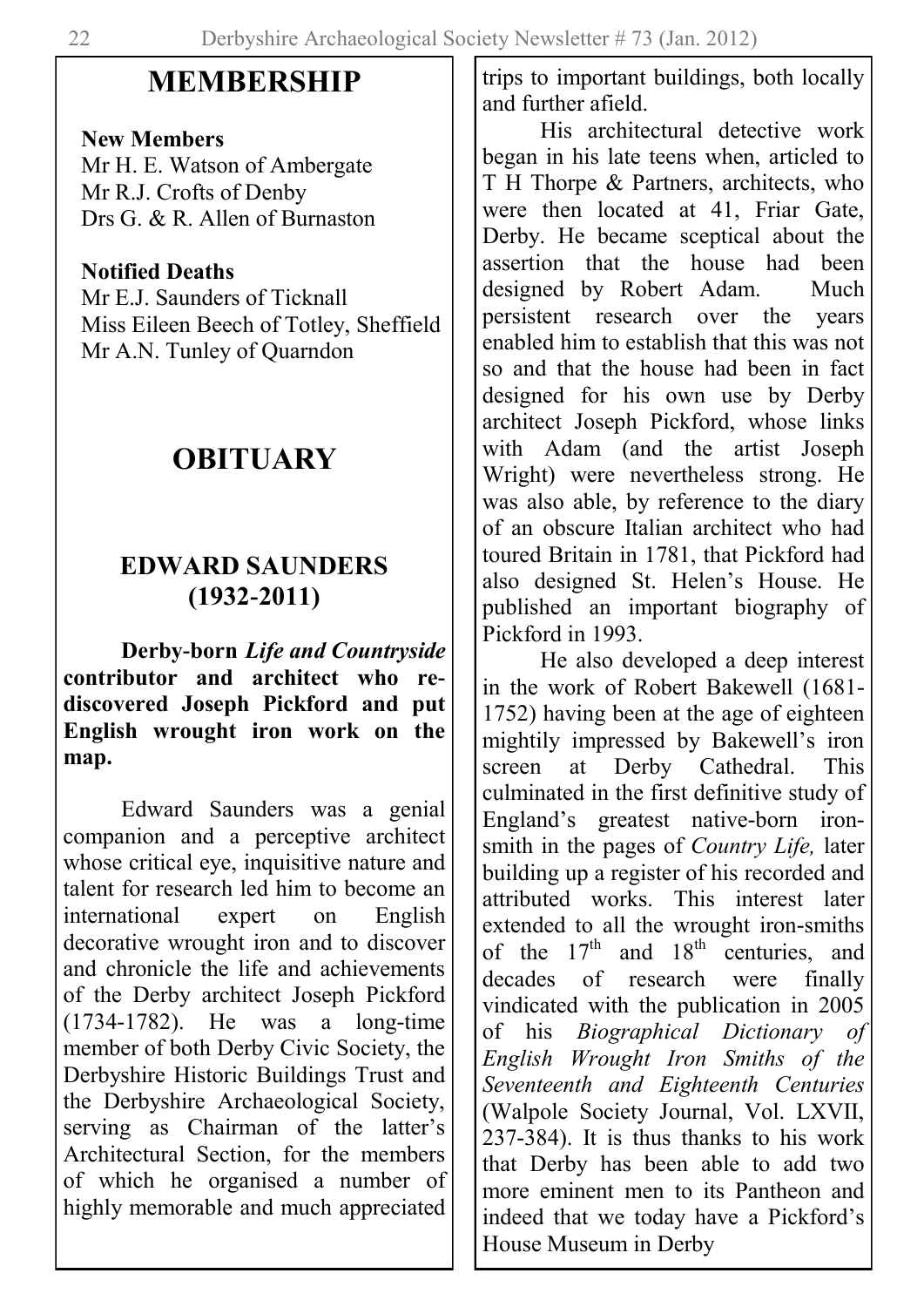Whilst he will be greatly missed by a large number of people, his important contribution the study of wrought iron makers and their techniques, to architectural history generally and to that of his home city, Derby, will live on. When Edward was born, few had heard of Robert Bakewell and none of Joseph Pickford; 79 years later, thanks to him, they are practically household names.

*Maxwell Craven*

## **DERBYSHIRE MISCELLANY Volume 19: Part 4 Autumn 2011**

- The Diaries of Edward Smith of Allestree, Private Secretary to the Evans of Allestree Hall, 1856-1859 and 1863-1869 by Rosemary Lucas
- The Twyford Blacksmith's Accounts by Margaret Campbell Wilson
- The Manchester and Buxton Railway by David Hodgkins
- Sotheby's catalogue of the Chatsworth attic sale, 5-7 October 2010 by Malcolm Burrows
- The impact of the growth in municipal public transport in Chesterfield 1919- 1939 by Clive Leivers

## **BOOK REVIEWS**

#### **BUILDINGS IN DERBYSHIRE : A GUIDE**

By Richard Stone, Amberley, 2011, ISBN 978-1-4456-0320-9, 212pp, 259 illustrations, £16.99

very nicely written and presented book on many of the varied buildings of Derbyshire. There is something for everyone as all four corners of the County covered, so to speak. Copiously illustrated with the author's own well chosen photographs, all major periods from the Anglo Saxon to the Elizabethan, to the Modern are demonstrated to good effect.

Within each chapter are potted histories of the houses, churches, bridges and curiosities, together with a general overview of the times and trends and architectural innovations to put everything in context. All very useful and enlightening. I could perhaps quibble with some of the generalities but I won't. He's almost right but not absolutely wrong about a few things. Furthermore the author has a very nice turn of phrase – I was particularly charmed by the piece on the introduction of upper storeys "which solved the question of where the servants would sleep once the barrack room possibilities of the open great hall were eliminated." **Ouite** 

All in all a good general guide to Derbyshire's finest, backed by sound<br>architectural knowledge and architectural knowledge and comprehensive local research. It is written in a pleasingly spare style where every word counts. Nevertheless there are lots of nuggets – did you know that around Chesterfield a "pynot" is the dialect word for a magpie? – and I had no idea that local gas works ran to the flagrantly "picturesque" as at Sudbury. So for those wanting an informed tour of Derbyshire or those with a magpie mind and for "window spotters" everywhere this is the book for you.

*Barbara Foster*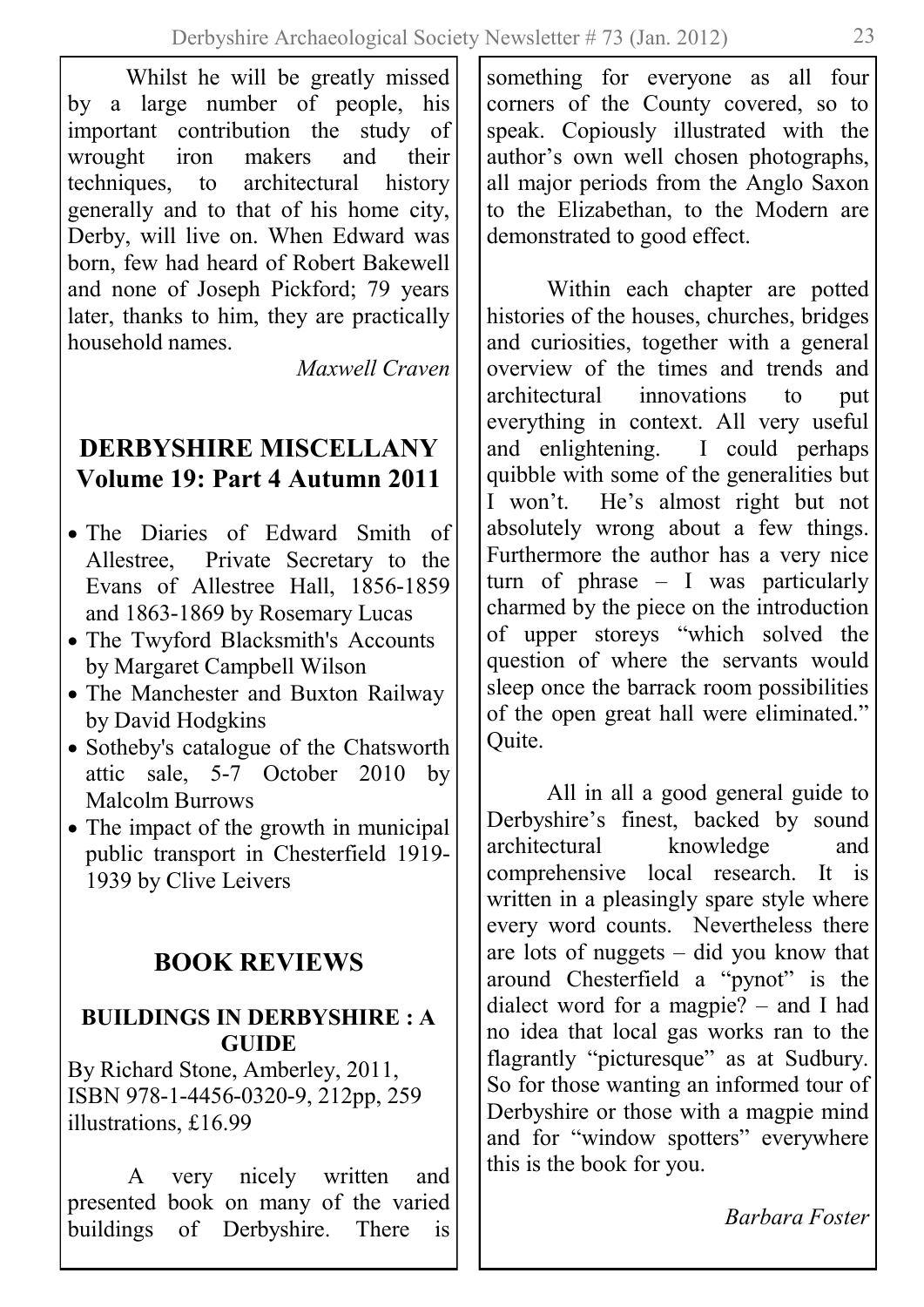#### **DERBYSHIRE EXTREMES** By David Fearnehough, Amberley, 2010, ISBN 978-1-4456-0082 -6, 144pp 124 illustrations. £14.99

Definitely one for the magpie minded, this is a sort of Guinness Book of Records of the first, best, biggest, oldest and tragic etc. places, people, and ancient piles etc. up to and including the only vineyard. You'll never guess where. "Ouite Interesting" – one to dip in rather than curl up with.

*Barbara Foster*

#### **CASTLETON THROUGH TIME**

By Dr Liam Clarke, Amberley, 2011, ISBN 978-1-4456-0591-3, 96pp, 200 illustrations. £14.99

Another well presented book in the series of "then and now" photographs of Derbyshire villages with brief notes by a well known local historian. Definitely nostalgic, sometimes sad (demolitions) and some things are remarkably unchanged. For those with an interest in "corpse" roads, the one from Edale goes straight through the Blue John Shop.

*Barbara Foster*

## **DERBY THROUGH TIME**

By Maxwell Craven, History Press, 2011 ISBN 978-0-7524-6348-3 £14.99

Have just received notification about this but not the book – but the same recipe as above written by our own Max Craven, in no doubt, his inimitable style The publisher writes  $-$  "In this evocative new volume, Maxwell Craven

uses the comparison of archive and modern images to illustrate this change while also displaying all that has remained the same. Taking you on a journey through the streets of the city, Derby Then  $\&$  Now looks at how<br>society, transport, fashion and transport, fashion and architecture have all changed over the years".

*Barbara Foster*

# **MELLOR THROUGH THE AGES Times of Importance and Times of Obscurity.**<br>John Hea

Ed. John Hearle, Mellor Archaeological Trust 2011, ISBN 978-0- 9566686-08 198 pp, illustrated. £12.50<br>from annhearle@hearle.eclipse.co.uk annhearle $\omega$ hearle.eclipse.co.uk (other details from Editor)

Many of you may be familiar with the Mellor project – the Society arranged a visit some years ago to this long running and pioneering community archaeology venture. It ran for 12 years until 2010 and began with the discovery of a series of cropmarks in the Vicarage Garden and a neighbouring field during a period of drought in 1995 and this book is its final flourish. It comprises a comprehensive narrative history of Mellor from the year dot with Part 2, "Looking at the Detail" being a series of essays about everything from the archaeology to the vernacular architecture, with studies of the landscape and the industries and more in between. A nice arrangement that works well.

The story begins with Mesolithic foragers and goes on to document Beaker burials, Bronze Age cairns and Iron Age daggers. There are Brigantian ditches filled with potsherds and Roman style brooches. The "bare hill" that is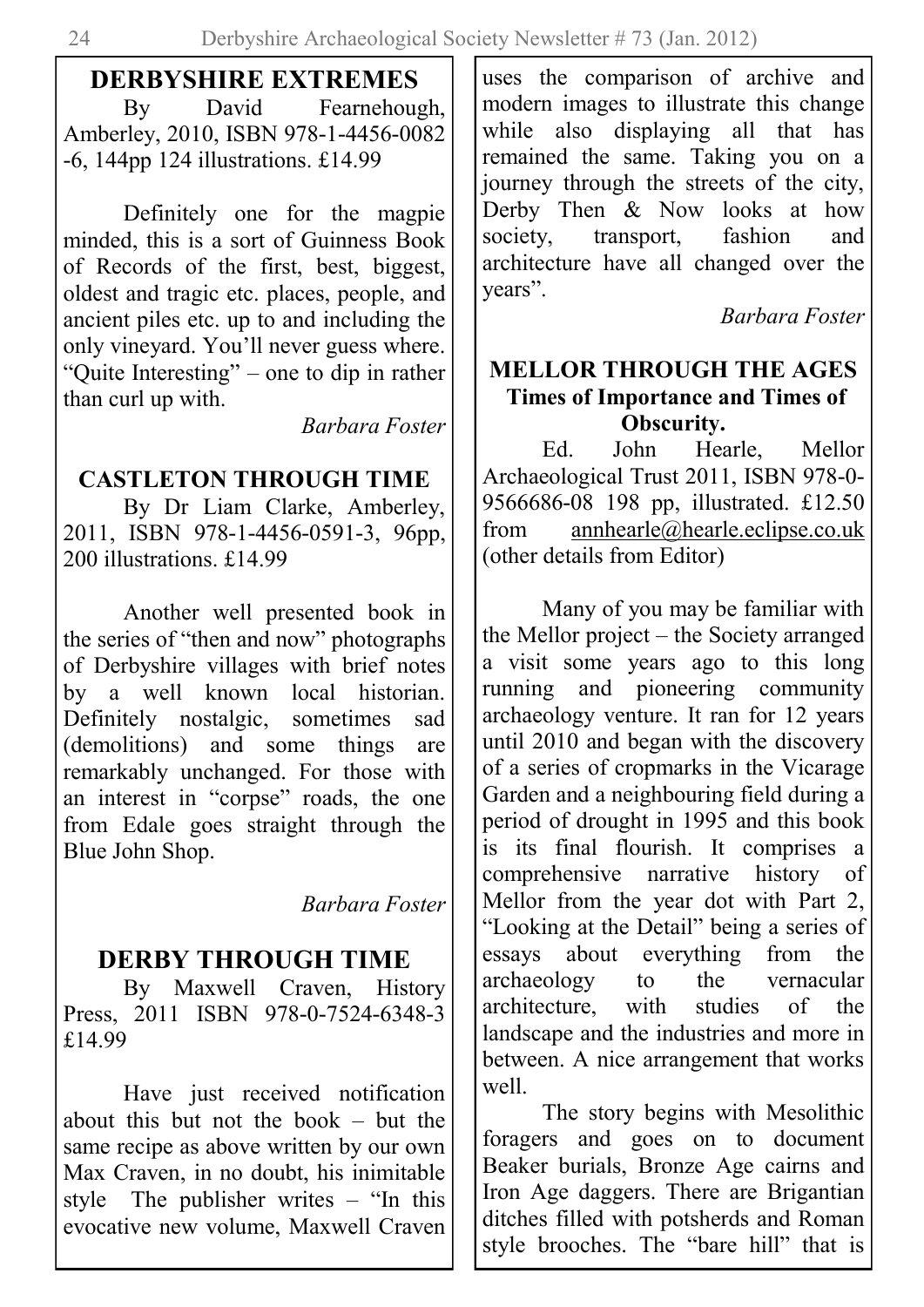Mellor was named in Celtic times and was evidently well used.

Documentary evidence starting from the  $12<sup>th</sup>$  century to the late  $17<sup>th</sup>$ century gives glimpses of life in what is described as an "obscure community" with two halls of the minor gentry and a scatter of farms." When in 1790 Samuel Oldknow started to build a mill in Mellor the town entered the modern age with all the corollary developments that went with it.

Throughout the narrative, are interspersed imagined conversations between Bronze Age boys or earnest industrial engineers and their wives, which is a nice idea in principle but in practice turns out to be a tad stultifying in its contrivance. The side bars filled with miscellanea are much more illuminating. Lavishly illustrated throughout and an interesting read.

*Barbara Foster*

# **PILLING AWARD**

**———————————**

Applications are invited from members of the Society who are involved in research projects relating to the history, archaeology, architecture or industrial archaeology of Derbyshire.

Grants of up to £1000 can be awarded. Full details of the conditions and application forms can be obtained from Barbara Foster (details on cover).

**———————————**

# **SMALL ADS/ ANNOUNCEMENTS**

# **ARCHITECTURAL SECTION NEW SECRETARY WANTED**

Jane Steer is retiring as Hon. Secretary at the AGM in March 2012 and the Section urgently needs a new Secretary. Can you help? There are three Committee meetings a year and the Committee would be happy to split her work between a Minutes Secretary and a Programme Secretary. The latter would be responsible for booking lectures and summer visits following suggestions from the Committee and liaising with speakers, etc.

If you would like to join this friendly Committee and would like more information about the work of the Secretary, please contact Jane Steer on<br>01332 558241 or by e-mail  $558241$  or by e-mail: [SteerDerby@aol.com.](mailto:SteerDerby@aol.com)

## **CBA East Midlands Contact Details**

**———————————**

**Debbie Frearson** [info@historic-investigations.co.uk](mailto:info@historic-investigations.co.uk) 07968913077

**———————————**

## **University of Derby**

Dr. Paul Elliott, Reader in History at the University of Derby invites proposals for doctoral study in history or historical geography.

If you have a second or first class honours degree and have proposals for a doctoral thesis in an area of history or historical geography or would like to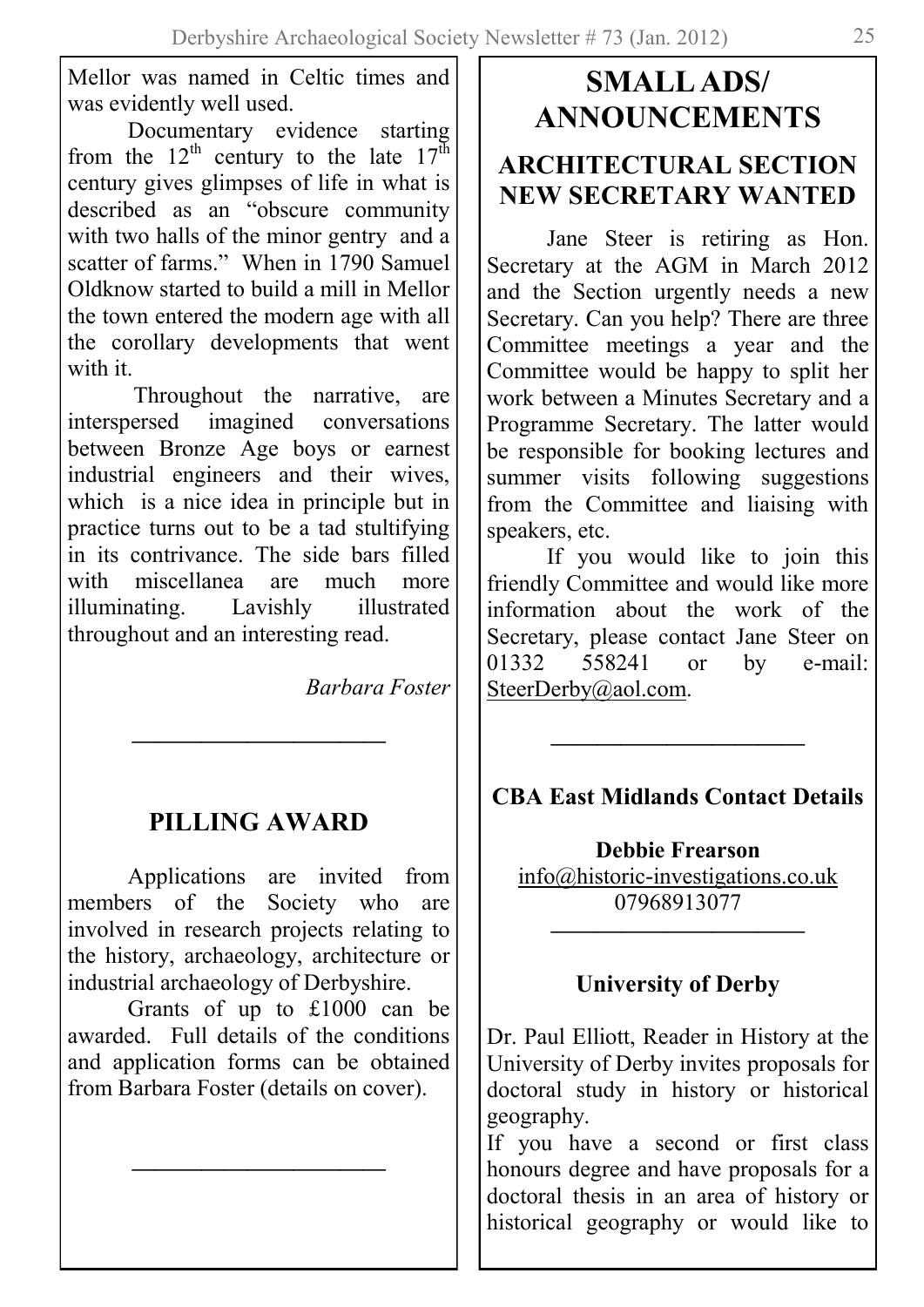26 Derbyshire Archaeological Society Newsletter # 73 (Jan. 2012)

discuss the possibility of undertaking a doctorate then please email Dr. Elliott on [p.elliott@derby.ac.uk](mailto:p.elliott@derby.ac.uk)

#### **Costs of Undertaking a Doctorate**

Studying for a doctorate at the University of Derby is cheaper than you might think. To study on a part time basis for Doctor of Philosophy, for instance, which is how Dr. Elliott achieved his PhD, it costs just £1,870 per annum (figure for study in 2012-13) which is half the cost of a full-time PhD (part time programme length up to 6 years - minimum registration 5 years). Your fee includes the supervisory support of a Director of Studies and a Second Supervisor, access to learning materials in the university library, the cost of research training methods support and on-line research skills modules as agreed with your Director of Studies, the administration of your programme, examiner's fees and related expenses (unless a re-examination is required) and access to further general or specialist facilities as agreed with the Faculty.

#### **Biography and Research Interests**

Dr. Elliott has considerable experience of postgraduate tuition, teaches a course on work-based learning in history and heritage at Derby University and has supervised many student project placements at Midland history and heritage organisations. Before holding<br>his present position, he worked his present position, he worked previously at Leeds Metropolitan, Nottingham and Leicester universities.

Dr. Elliott's research interests include scientific and industrial history, urban history, historical geography, garden, landscape and arboricultural history, the history of education and local and regional history and he therefore welcomes proposals in those areas.

#### **Erewash Museum Heritage Open Day Sat. 28th January 2012 10am–3pm**

Local history and heritage exhibitions by several local groups (including Alfreton and the DAS).

## **Derbyshire Dales Conservation Advisory Forum**

\_\_\_\_\_\_\_\_\_\_\_\_\_\_\_\_\_\_\_\_\_\_\_\_

The Society has been asked to nominate a member to sit on this committee which advises on planning and listed building applications that affect the historic environment.

They usually meet on the 3<sup>rd</sup> Tuesday of every month at the Library in Matlock Town Hall.

Would you be interested ?

For further details please contact the Secretary, Barbara Foster on 01332704148

 $\mathcal{L}=\mathcal{L}^{\mathcal{L}}$  , where  $\mathcal{L}^{\mathcal{L}}$  , we have the set of the set of the set of the set of the set of the set of the set of the set of the set of the set of the set of the set of the set of the set of the set of

# **DO YOU KNOW ….**

that periodically we inform members about interesting events that have either missed a newsletter or occur before the next one. It is obviously prohibitively expensive to mail these notices so we send them out by email.

If you would like to be included and have an email address (or changed yours) why not send an email to the secretary to be put on the list.

## *barbarafoster@talk21.com*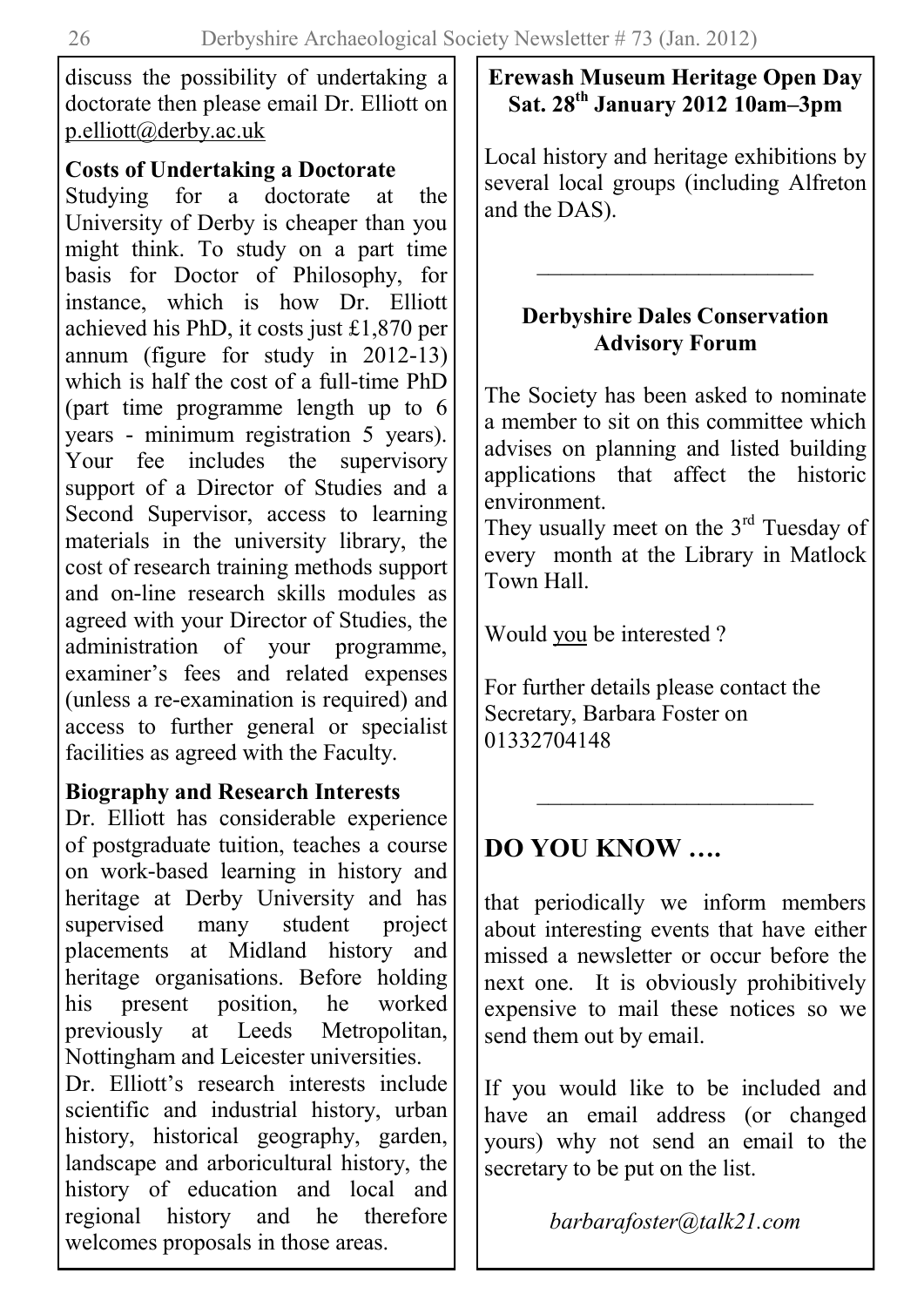$\chi$ 

| į  |
|----|
|    |
|    |
| I, |
|    |
|    |
| ş  |

ŵ

I wish the following items to be included on the business meeting agenda:

I wish to have display space for :

expected to contribute to the expenses of EMIAC. Anyone wishing to display material for sale other than on behalf of an affiliated society will be

I wish to give a report on behalf of:

which is an EMIAC affiliated society

# ARCHAEOLOGY CONFERENCE **EAST MIDLANDS INDUSTRIAL**

The East Midlands Industrial Archaeology Conference is held every six months and is open to anyone. The first conference was held in 1970 with he idea of erabing industrial archaeologists in the East Midlands to meet in different locations to consider topics of matual interest. There is no formal organization; the sponsoring bodies are:

Society for Lincolnshire History & Archaeology Leicestershire Industrial Historical Society Northamptonshire Industrial Archaeology Derbyshire Archaeology Society East Midlands Group of the Group

# RAILWAY & CANAL HISTORICAL SOCIETY

Railway & Canal Historical Society

The Railway & Canal Historical Society was founded in 1954. Its objective is to bring together all those seriously interested in the listory of transport, with particular reference to railways and waterways, although the Society also caters for those interested in roads, docks, coastal shipping and air transport

The East Midlands Group normally meets on the irst Friday evening of each month from October to April at Beeston Library. During the summer months tours and visits are made to places of historical interest and importance in the transport field Full details of the R & C H S can be obtained from the EM Group Secretary : Kenny Bignall, West Breeks Crossing, Cottam Village, RETFORD DN22 0ES Telephone (01777) 249021



**East Midlands Group Historical Society** Railway & Canal

**Trent Station 1862-1968**) Industrial Heritage Day Trent 150  $(EMIAC 83)$ 

o be held at

Long Eaton, NG104AA Wilsthorpe Road,

 $\chi$